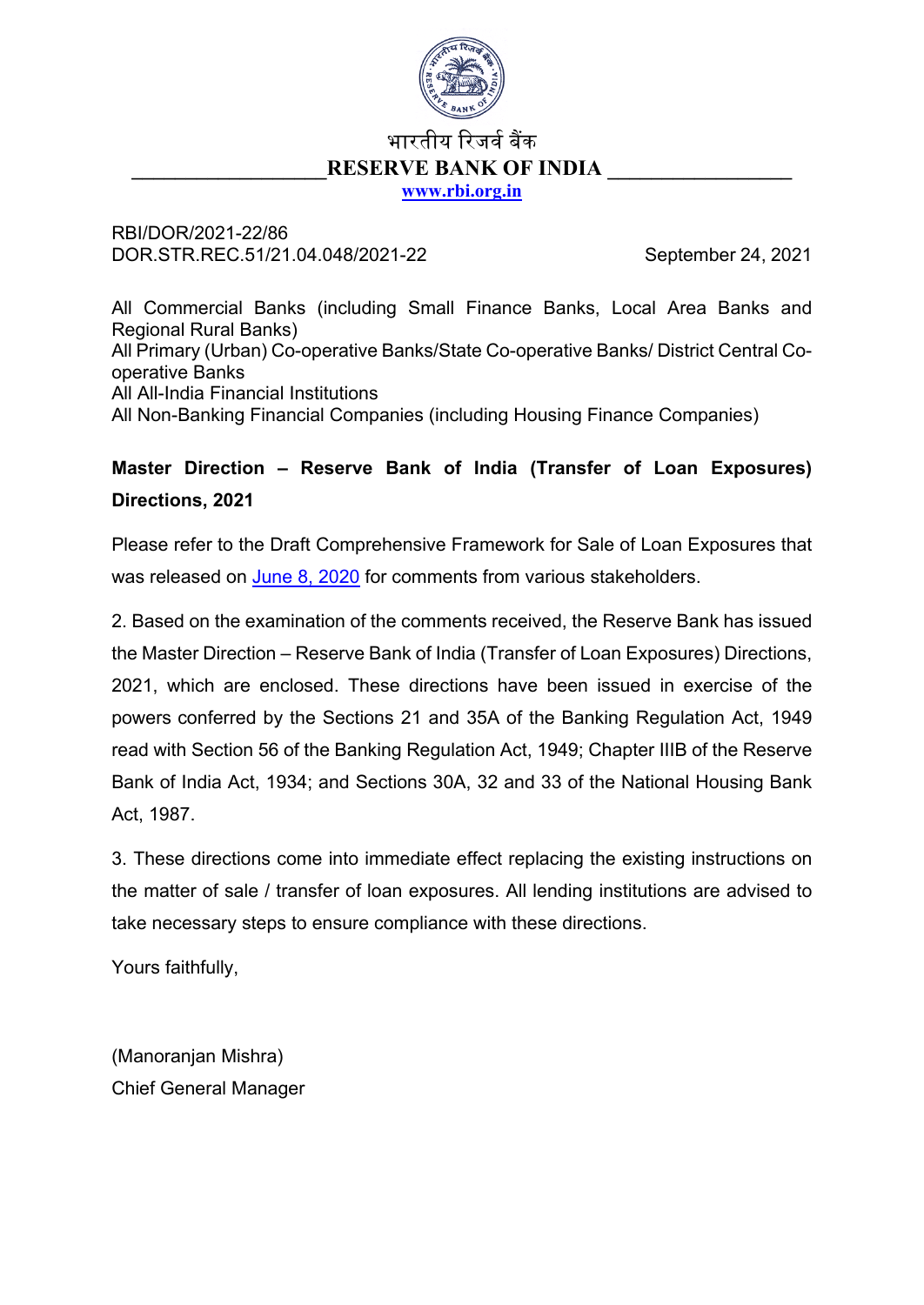

# भारतीय रिजर्व बैंक **RESERVE BANK OF INDIA [www.rbi.org.in](http://www.rbi.org.in/)**

DOR.STR.REC.52/21.04.048/2021-22 September 24, 2021

# **Master Direction – Reserve Bank of India (Transfer of Loan Exposures) Directions, 2021**

# **Introduction**

Loan transfers are resorted to by lending institutions for multitude of reasons ranging from liquidity management, rebalancing their exposures or strategic sales. A robust secondary market in loans can be an important mechanism for management of credit exposures by lending institutions and also create additional avenues for raising liquidity. It is therefore necessary to lay down a comprehensive, self-contained set of regulatory guidelines governing transfer of loan exposures.

Accordingly, in exercise of the powers conferred by the Sections 21 and 35A of the Banking Regulation Act, 1949 read with Section 56 of the Banking Regulation Act, 1949; Chapter IIIB of the Reserve Bank of India Act, 1934; and Sections 30A, 32 and 33 of the National Housing Bank Act, 1987, the Reserve Bank, being satisfied that it is necessary and expedient in the public interest so to do, hereby issues the directions hereinafter specified.

# **Short title and commencement**

- 1. These directions shall be called the Reserve Bank of India (Transfer of Loan Exposures) Directions, 2021.
- 2. These directions shall come into force with immediate effect.

# **Chapter I: Scope and Definitions**

# **A. Applicability and Purpose**

- 3. The provisions of these directions shall apply to the following entities (collectively referred to as lenders in these directions), unless specified otherwise:
	- (a) Scheduled Commercial Banks;
	- (b) Regional Rural Banks;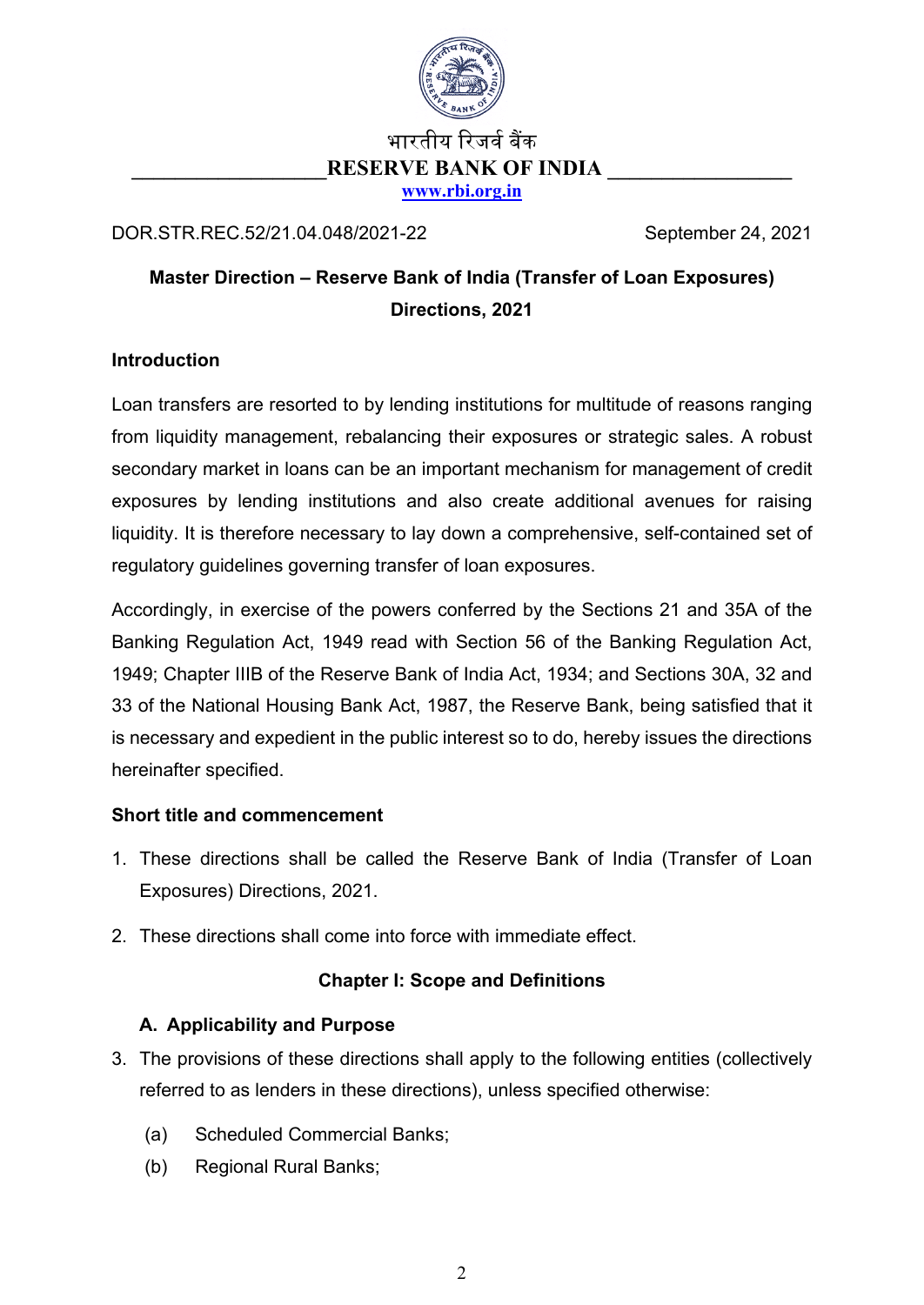- (c) Primary (Urban) Co-operative Banks/State Co-operative Banks/District Central Co-operative Banks;
- (d) All India Financial Institutions (NABARD, NHB, EXIM Bank, and SIDBI);
- (e) Small Finance Banks; and
- (f) All Non Banking Finance Companies (NBFCs) including Housing Finance Companies (HFCs).

*Provided that:*

- *(i)* Lenders specified at sub-clauses (b) and (c) above are permitted as only transferor(s) of stressed loans under Chapter IV of these directions, and are not permitted as transferors(s) or transferee(s) in any other type of loan transfers.
- *(ii)* All lenders, where permitted to acquire loans, shall only do so from a transferor specified as a lender above unless specifically permitted.
- 4. No lender shall undertake any loan transfers or acquisitions other than those permitted under these directions and in the manner prescribed therein.

*Explanation*: The above proviso shall be without prejudice to the provisions of Reserve Bank of India (Securitisation of Standard Assets) Directions, 2021.

5. These directions will be applicable to all loan transfers undertaken by the lenders as mentioned in Clause 3, including sale of loans through novation or assignment, and loan participation.

*Provided that* in cases of loan transfers other than loan participation, legal ownership of the loan shall be mandatorily transferred to the transferee(s) to the extent of economic interest transferred.

6. These directions shall apply only to lenders mentioned in Clause 3 as transferor(s) or transferee(s) in loan transfers, unless specifically made applicable to other categories of entities as transferee(s) as per the specific permissions as per Clauses 54 and 58.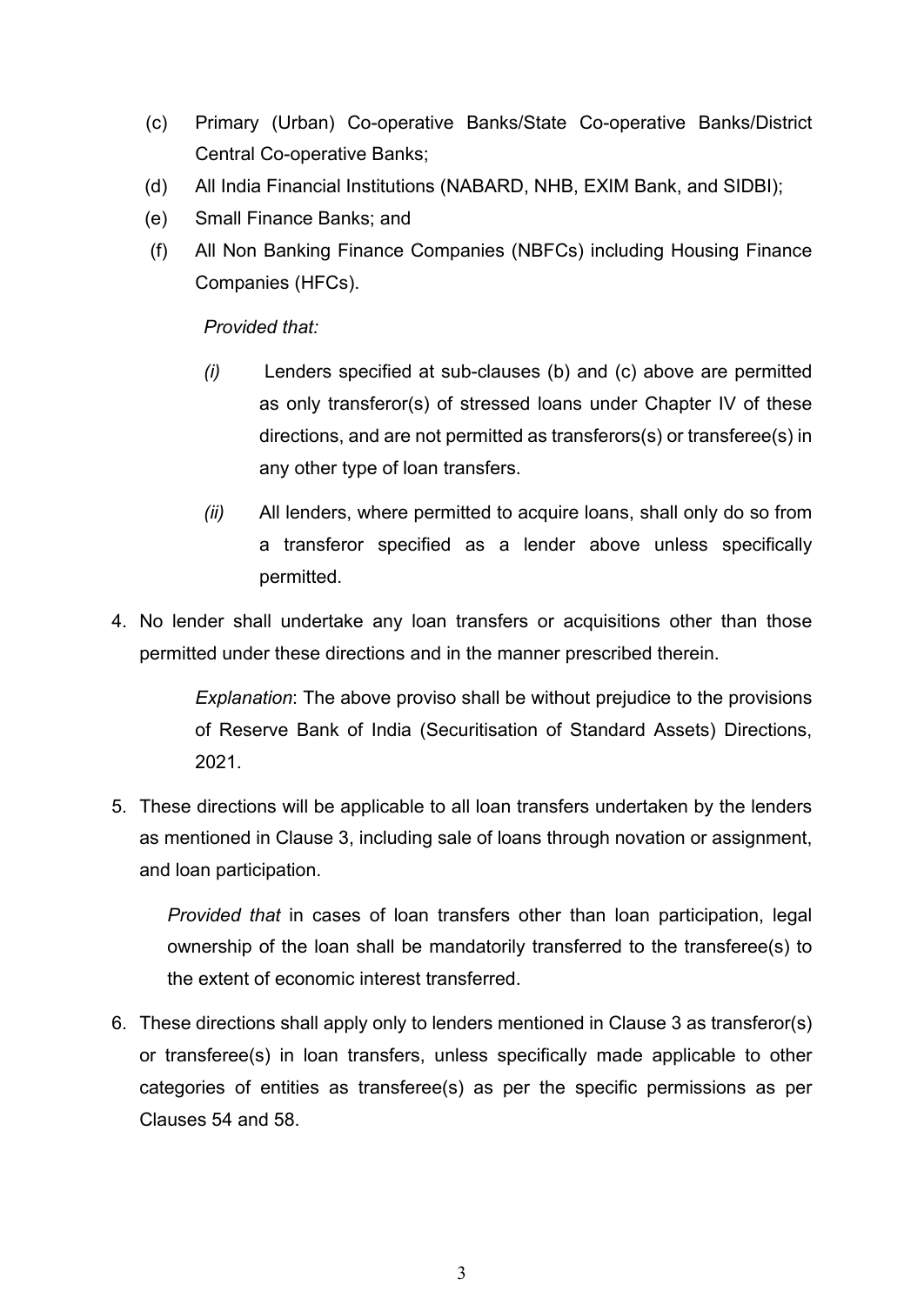- 7. NBFCs which are required to comply with Indian Accounting Standards (IndAS) shall continue to be guided by the Standards and the advisories issued by the Institute of Chartered Accountants of India (ICAI Advisories) in case of any inconsistencies between these directions and the Standards.
- 8. In respect of transferee(s) other than lenders mentioned in Clause 3 and Asset Reconstruction Companies (ARCs), which are also financial sector entities, the prudential norms, including asset classification and provisioning post the transfer shall be as per the respective regulatory frameworks laid down by the respective financial sectoral regulators, viz., Securities and Exchange Board of India, Insurance Regulatory and Development Authority of India, Pension Fund Regulatory and Development Authority, and International Financial Services Centres Authority.

#### **B. Definitions**

- 9. For the purpose of these directions, the following definitions apply:
	- (a) "*clause*" means a clause of these directions;
	- (b) "*credit enhancement*" means a contractual arrangement in which an entity provides some degree of added protection to other parties to a transaction so as to mitigate the credit risk of their acquired exposures;
	- (c) "*default*' means non-payment of debt (as defined under the Insolvency and Bankruptcy Code, 2016) when whole or any part or instalment of the debt has become due and payable and is not paid by the debtor or the corporate debtor, as the case may be;

*Provided that* for revolving facilities like cash credit, default would also mean, without prejudice to the above, the outstanding balance remaining continuously in excess of the sanctioned limit or drawing power, whichever is lower, for more than 30 days.

(d) "*loan participation*" means a transaction through which the transferor transfers all or part of its economic interest in a loan exposure to transferee(s) without the actual transfer of the loan contract, and the transferee(s) fund the transferor to the extent of the economic interest transferred which may be equal to the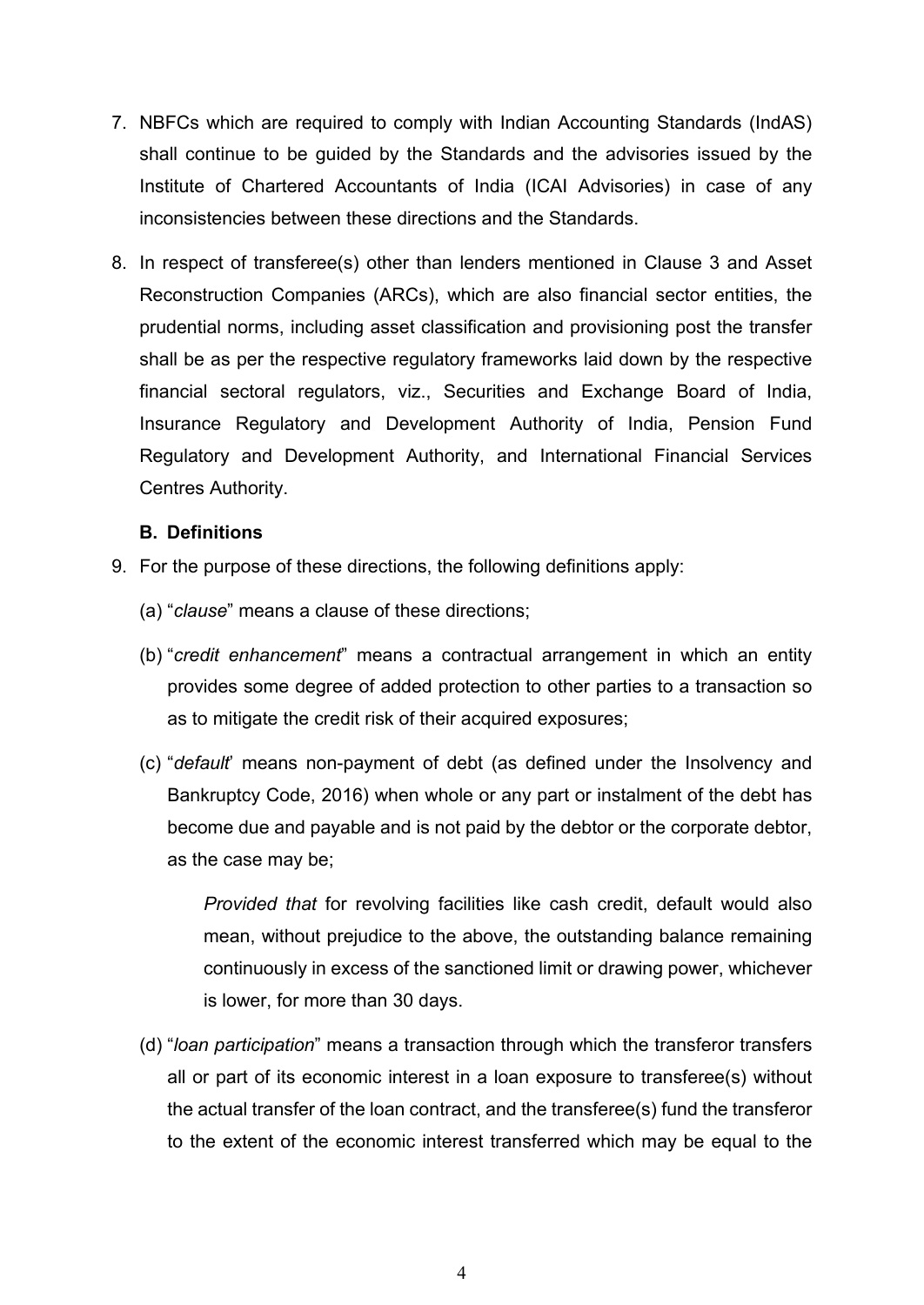principal, interest, fees and other payments, if any, under the transfer agreement;

*Provided that* the transfer of economic interest under a loan participation shall only be through a contractual transfer agreement between the transferor and transferee(s) with the transferor remaining as the lender on record.

*Provided further that* in case of loan participation, the exposure of the transferee(s) shall be to the underlying borrower and not to the transferor. Accordingly, the transferor and transferee(s) shall maintain capital according to the exposure to the underlying borrower calculated based on the economic interest held by each post such transfer. The applicable prudential norms, including the provisioning requirements, post the transfer, shall be based on the above exposure treatment and the consequent outstanding.

- (e) "*minimum holding period (MHP)*" means the minimum period for which a transferor must hold the loan exposures before the same is transferred to transferee(s);
- (f) "*net book value (NBV)*" means the funded outstanding in a loan exposure reduced by the specific provisions made against such exposure;
- (g) "*permitted transferees*" mean the lenders specified at sub-clauses (a), (d), (e) and (f) of Clause 3;
- (h) "*personal loans*" mean loan exposures as defined at Sl. No. 2 of the Annex to the [circular DBR.No.BP.BC.99/08.13.100/2017-18 dated January 4, 2018;](https://www.rbi.org.in/Scripts/NotificationUser.aspx?Id=11199&Mode=0)

*Explanation*: A loan shall be categorised as personal loan if it falls within the purview of the above definition, even if such loans are not explicitly classified so in any regulatory / supervisory reporting.

(i) "*portfolio*" means a set of loan exposures transferred together at a point of time under the same transfer agreement;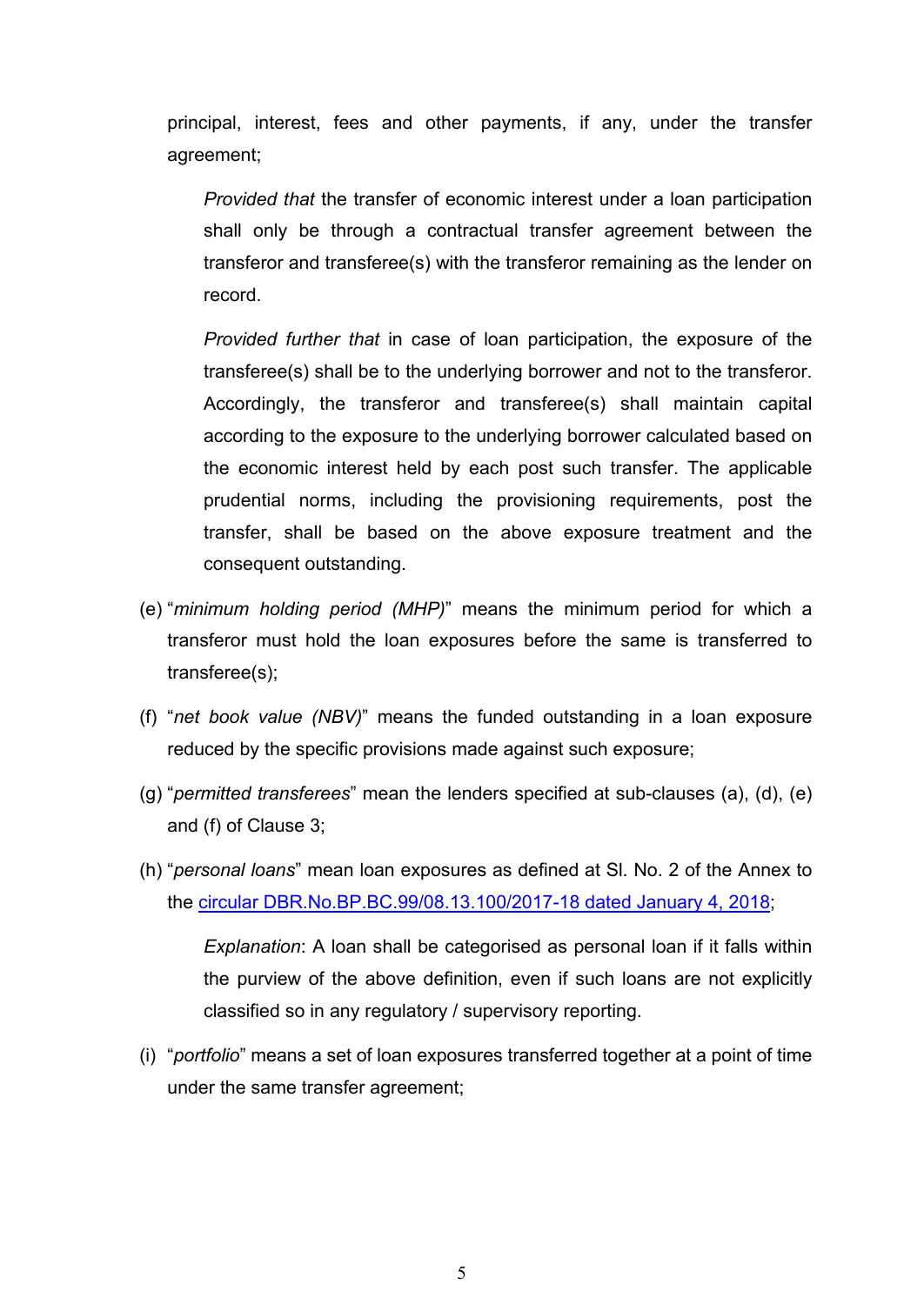*Provided that* transfer agreements under which loans are transferred as a portfolio shall list the details of the individual loan exposures which are transferred as a portfolio.

- (j) *"stressed loans"* mean loan exposures that are classified as non-performing assets (NPA) or as special mention accounts (SMA);
- (k) "*transfer*" means a transfer of economic interest in loan exposures by the transferor to the transferee(s), with or without the transfer of the underlying loan contract, in the manner permitted in these directions;

*Explanation*: Consequently, the transferee(s) shall "acquire" the loan exposures following a loan transfer.

(l) "*transferee*" means the entity to which the economic interest in a loan exposure is transferred under these directions;

*Provided that* a transferee shall not be a person disqualified in terms of Section 29A of the Insolvency and Bankruptcy Code, 2016;

*Provided further that* in case of transfer of loan exposures of borrowers in whose accounts instances of fraud have been detected by any lender, the transferee(s) shall neither belong to the existing promoter group of such borrower nor shall be a subsidiary / associate / related party etc. (domestic as well as overseas) of any person belonging to the existing promoter group of such borrower.

*Explanation I*: In market parlance, transferee may be alternatively referred to as the assignee under assignment transactions and participant under loan participations, wherever applicable.

*Explanation II*: For the purpose of the second proviso above, the term 'promoter group' shall have the same meaning as in the Securities and Exchange Board of India (Issue of Capital and Disclosure Requirements) Regulations, 2018; and the term 'related party' shall have the same meaning as in the Insolvency and Bankruptcy Code, 2016.

*Explanation III*: The responsibility for verifying and establishing that the transferee(s) comply with the above provisos shall be with the transferor(s).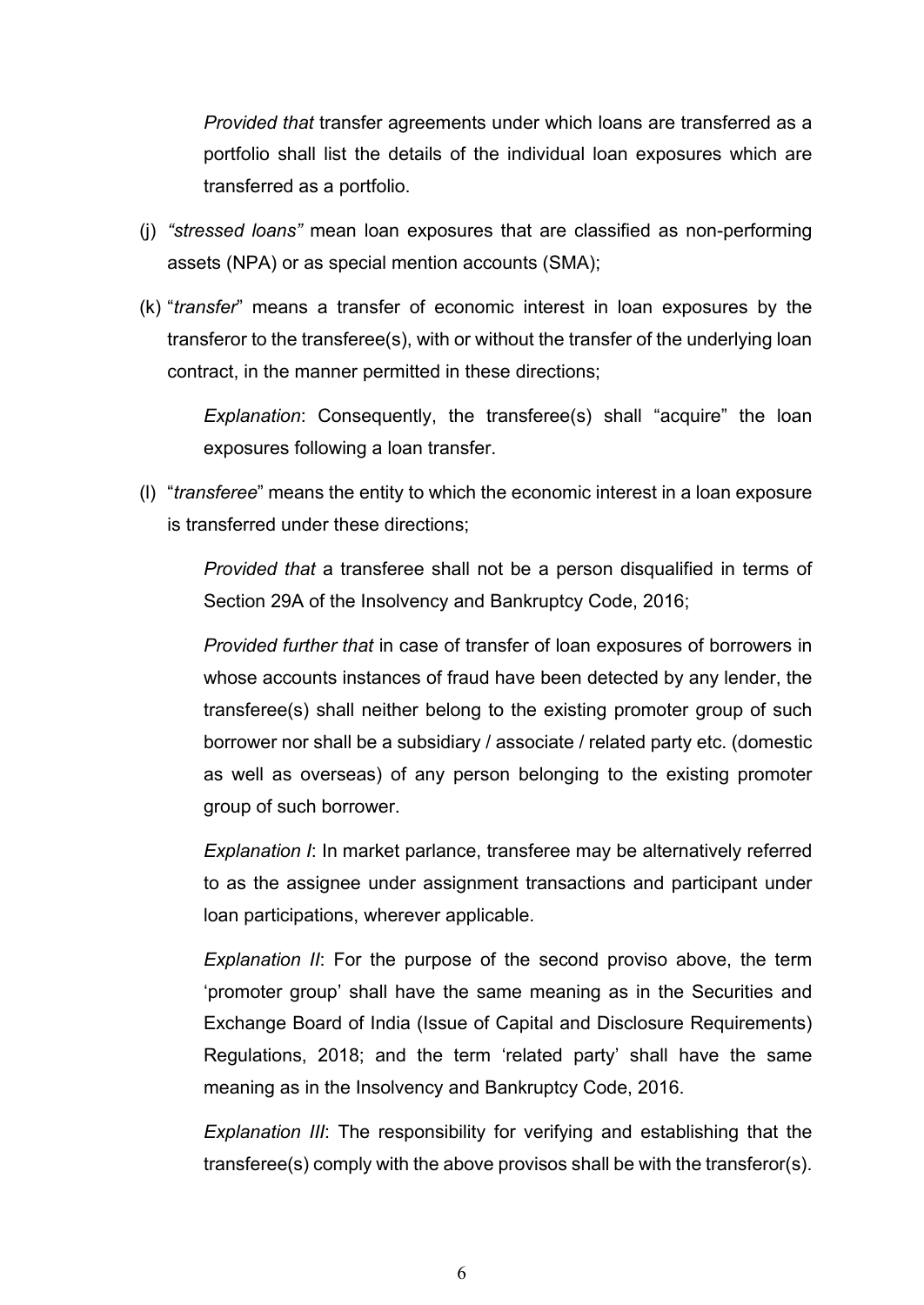(m)"*transferor*" means the entity which transfers the economic interest in a loan exposure under these directions;

*Explanation*: In market parlance, transferor may be alternatively referred to as the assignor under assignment transactions and grantor under loan participations, wherever applicable.

#### **Chapter II: General Conditions applicable for all loan transfers**

#### **A. General Requirements**

- 10.The lenders must put in place a comprehensive Board approved policy for transfer and acquisition of loan exposures under these guidelines. These guidelines must, *inter alia,* lay down the minimum quantitative and qualitative standards relating to due diligence, valuation, requisite IT systems for capture, storage and management of data, risk management, periodic Board level oversight, etc. Further, the policy must also ensure independence of functioning and reporting responsibilities of the units and personnel involved in transfer / acquisition of loans from that of personnel involved in originating the loans. All transactions must meet the requirements as detailed in the policy.
- 11.Loan transfers should result in transfer of economic interest without being accompanied by any change in underlying terms and conditions of the loan contract usually. In all cases, if there are any modifications to terms and conditions of the loan contract during and after transfer (eg. in take-out financing), the same shall be evaluated against the definition of 'restructuring' provided in Paragraph 1 of the Annex to the Reserve Bank of India (Prudential Framework for Resolution of [Stressed Assets\) Directions 2019, dated June 7, 2019.](https://www.rbi.org.in/Scripts/NotificationUser.aspx?Id=11580&Mode=0)
- 12.In loan participation transactions, by design, the legal ownership completely remains with the transferor even after economic interest has been transferred to transferee(s). In such cases, the roles and responsibilities of the transferor and transferee(s) shall be clearly delineated contractually.
- 13.Lenders referred to in Clause 3, regardless of whether they are transferors or otherwise, should not offer credit enhancements or liquidity facilities in any form in the case of loan transfers.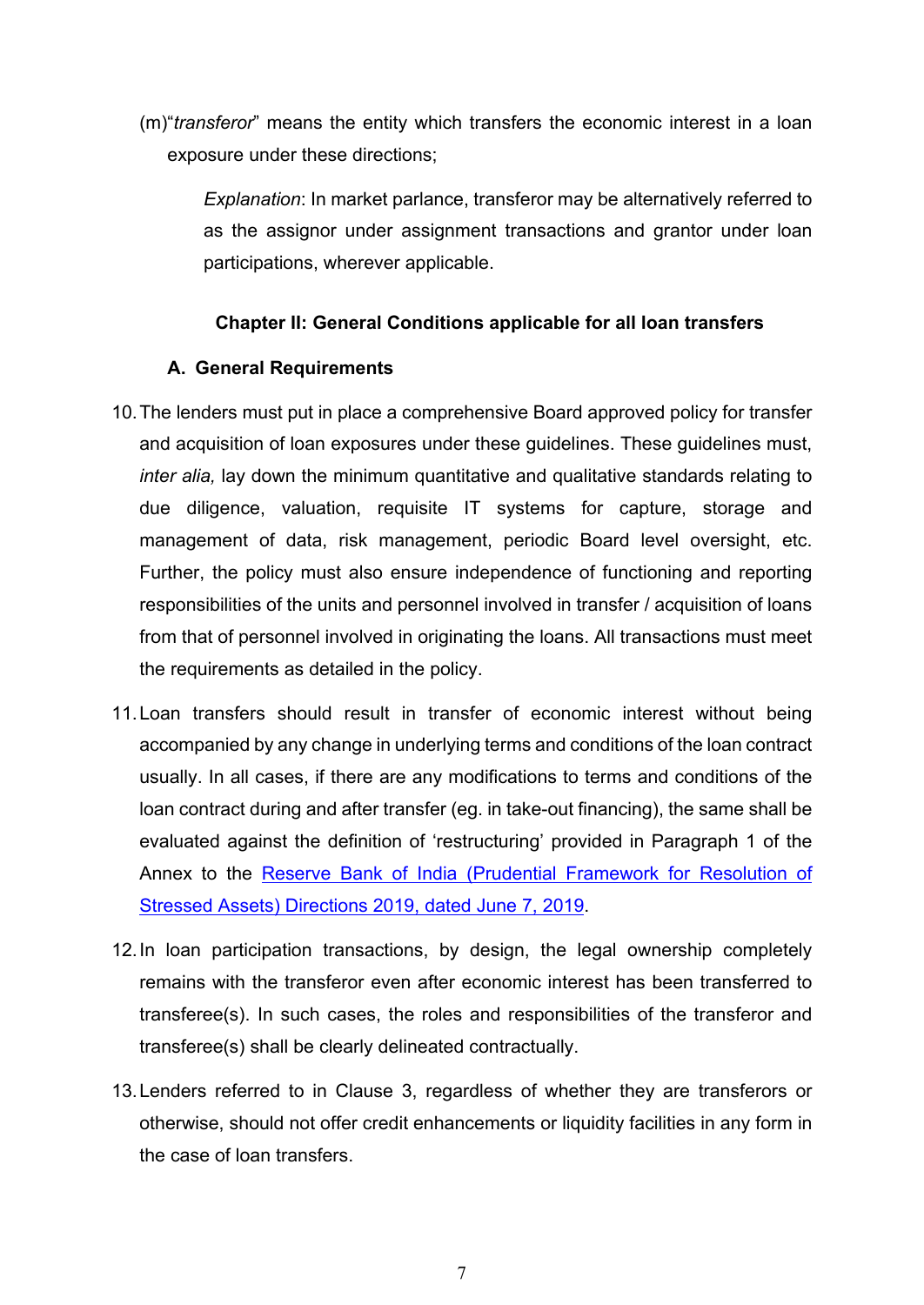- 14.A transferor cannot re-acquire a loan exposure, either fully or partially, that had been transferred by the entity previously, except as a part of a resolution plan under the [Reserve Bank of India \(Prudential Framework for Resolution of Stressed](https://www.rbi.org.in/Scripts/NotificationUser.aspx?Id=11580&Mode=0)  [Assets\) Directions, 2019](https://www.rbi.org.in/Scripts/NotificationUser.aspx?Id=11580&Mode=0) or as part of a resolution plan approved under the Insolvency and Bankruptcy Code, 2016.
- 15.A loan transfer should result in immediate separation of the transferor from the risks and rewards associated with loans to the extent that the economic interest has been transferred. In case of any retained economic interest in the exposure by the transferor, the loan transfer agreement should clearly specify the distribution of the principal and interest income from the transferred loan between the transferor and the transferee(s).
- 16.The transferee(s) should have the unfettered right to transfer or otherwise dispose of the loans free of any restraining condition to the extent of economic interest transferred to them. The transferee(s) shall have no recourse to the transferor for any expenses or losses linked to the transferred economic interest except those specifically permitted under these guidelines. Further, the transferor / transferee(s) shall not be constrained to obtain consent from the transferee(s) / transferor, as the case may be, when it comes to resolution or recovery in respect of the beneficial economic interest retained by or transferred to the respective entity.
- 17.The transferor shall have no obligation to re-acquire or fund the re-payment of the loans or any part of it or substitute loans held by the transferee(s) or provide additional loans to the transferee(s) at any time except those arising out of breach of warranties or representations made at the time of transfer. The transferor should be able to demonstrate that a notice to this effect has been given to the transferee(s) and that the transferee(s) have acknowledged the absence of such obligation.
- 18.Wherever security interest is held by the transferor in trust with the transferee(s) as the beneficiaries, the transferee(s) shall ensure that a mutually agreed and binding mechanism for timely invocation of such security interest, if the need arises, has been properly documented and put in place.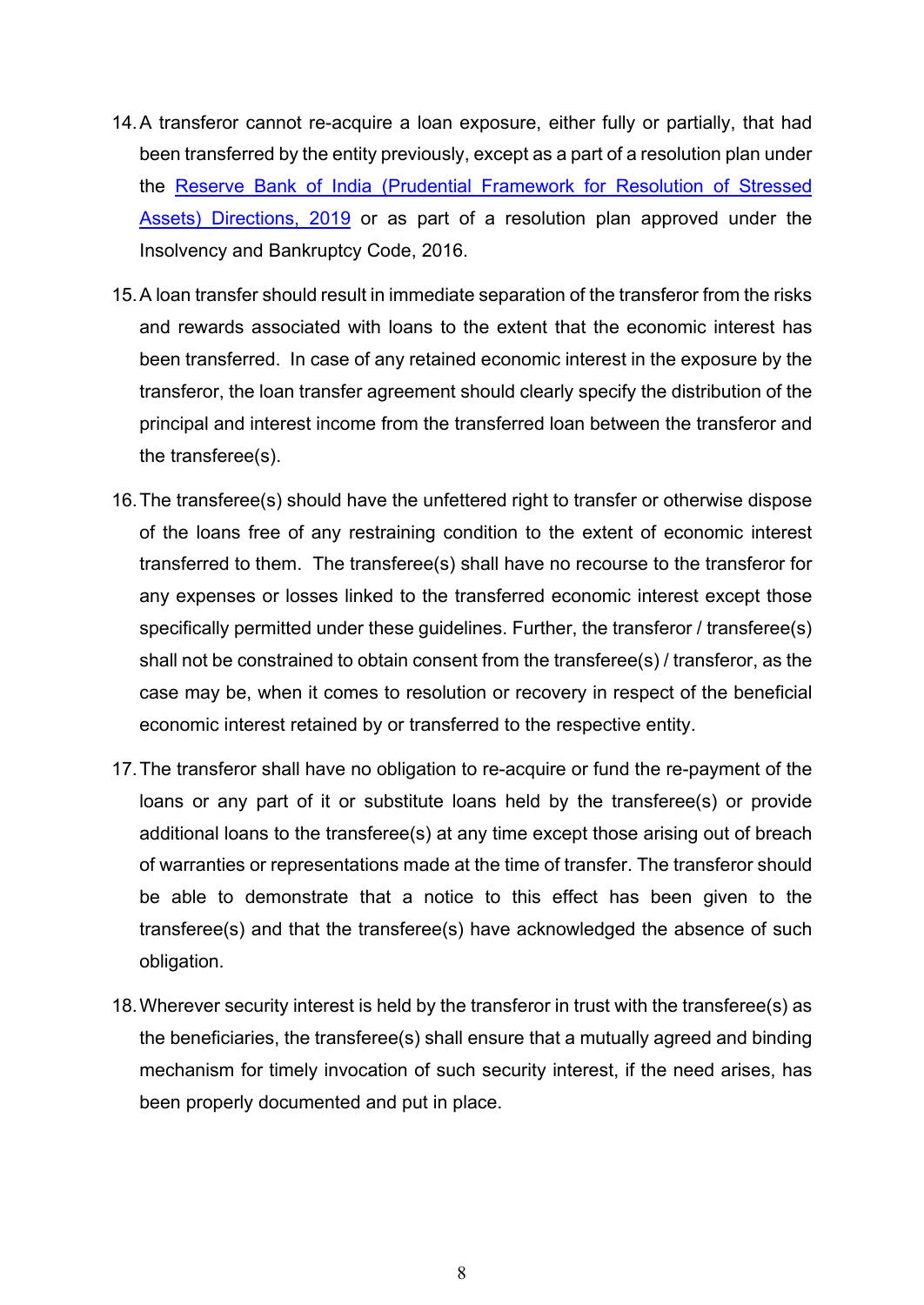- 19.The transfer of loans by transferor(s) must not contravene the rights of underlying obligors and all necessary consents from obligors (including from third parties), where necessary as per the respective contracts, should have been obtained.
- 20.Any rescheduling, restructuring or re-negotiation of the terms of the underlying agreement/s attempted by permitted transferee(s) after the transfer of assets to the transferee(s) shall be as per the provisions of the Reserve Bank of India (Prudential Framework for Resolution of Stressed Assets) Directions, 2019 issued vide *circular* [DBR.No.BP.BC.45/21.04.048/2018-19 dated June 7, 2019.](https://www.rbi.org.in/Scripts/NotificationUser.aspx?Id=11580&Mode=0)
- 21.A transferor should notify RBI (Department of Supervision) of all instances where it has replaced loans transferred to a transferee or paid damages arising out of any representation or warranty.
- 22.For domestic transactions, transferee(s) should ensure that the transferor has strictly adhered to the MHP criteria in respect of loans acquired by them, as prescribed in Part B of Chapter III of these directions.
- 23.Transfer as well as acquisition of exposures by overseas branches of Indian banks shall be required to be in compliance with the requirements prescribed in this circular, without derogation of any other statutory or regulatory provisions, including those prescribed under Foreign Exchange Management Act, 1999.

*Provided that*, in jurisdictions which do not have regulations related to MHP, overseas branches of Indian banks may acquire such exposures, save for those originated in India, without the requirement of adhering to the MHP criteria.

- 24. The extant instructions on outsourcing and the applicable provisions of the Reserve [Bank of India \(Know Your Customer \(KYC\)\) Directions, 2016](https://www.rbi.org.in/Scripts/BS_ViewMasDirections.aspx?id=11566) (as amended from time to time) shall be complied with in all cases.
- 25.In respect of exposures that do not meet the requirements of these directions, transferee(s) shall maintain capital charge equal to the actual exposure acquired. In such cases, the transferor shall continue to recognise the transferred loan in its entirety, as if it was not transferred at all in the first place, and the consideration received shall be recognised as an advance.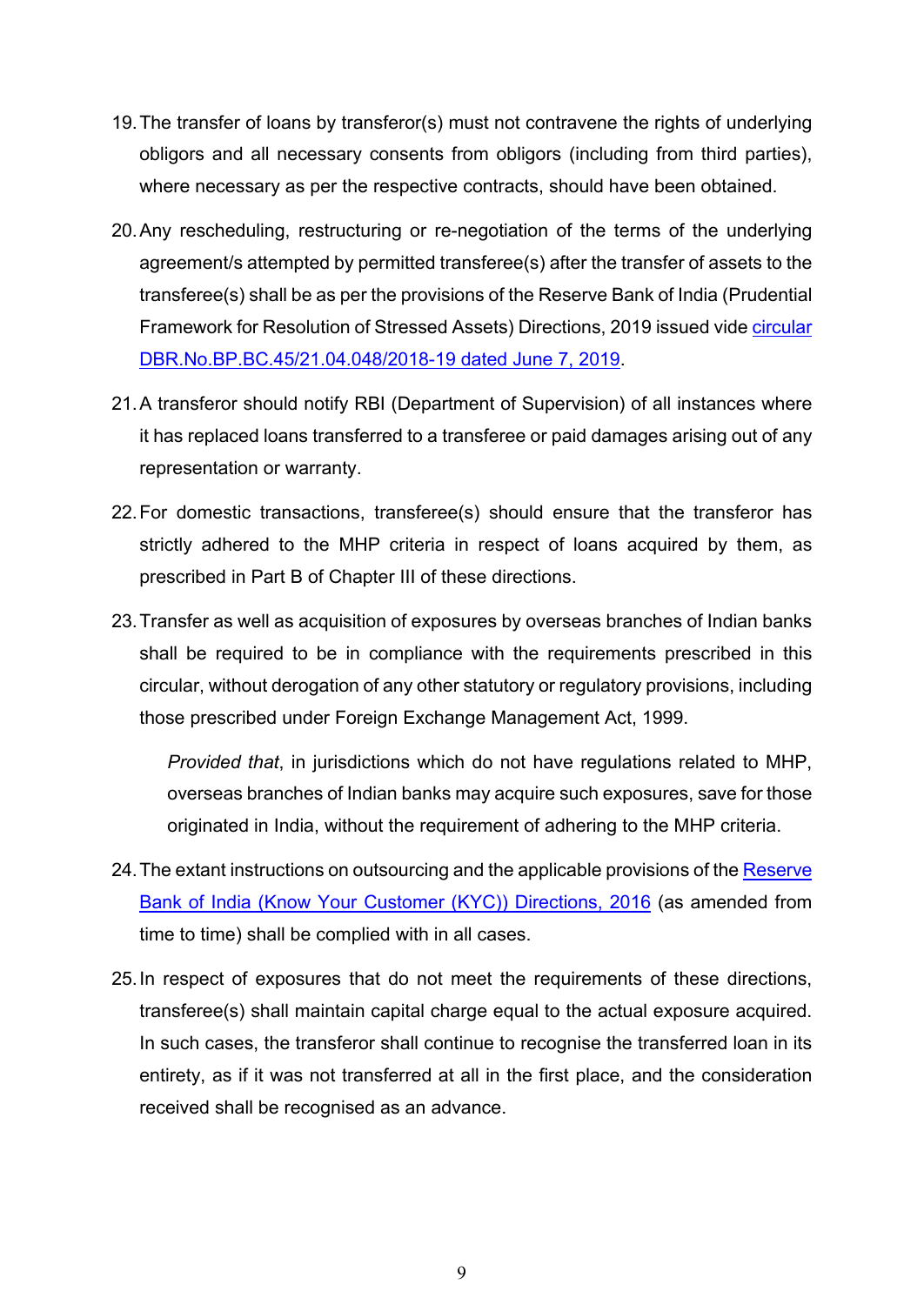# **B. Transferor as servicing facility provider**

- 26.The transferee(s) may engage a servicing facility provider, which may also be the transferor, to administer or service the acquired exposures.
- 27.If a lender, including a transferor, performs the role of a servicing facility provider for the transferee(s) after the loan transfer has occurred, it should ensure that the following conditions are fulfilled:
	- a. The nature, purpose, extent of the facility and all required standards of performance should be clearly specified in a written agreement.
	- b. The facility is provided on an 'arm's length basis' on market terms and conditions.
	- c. Payment of any fee or other income arising from the role as a servicing facility provider is not subject to deferral or waiver in a way that would directly or indirectly provide credit enhancement or liquidity facility.
	- d. The duration of the facility is limited to the earliest of the dates on which:
		- i. the underlying loans are completely amortised;
		- ii. all claims connected with the transferee(s)' economic interest in the underlying loans are paid out; or
		- iii. the lender's obligations as the servicing facility provider are otherwise terminated.
	- e. There should not be any recourse to the lender beyond the fixed contractual obligations.
	- f. The transferee(s) have the clear right to select an alternative party to provide the servicing facility.
	- g. The lender should be under no obligation to remit funds to the transferee(s) until it has received funds generated from the underlying loans.
	- h. The lender shall hold in trust, on behalf of the transferee(s), the cash flows arising from the underlying loans and shall avoid co-mingling of these cash flows with its own cash flows.

*Provided that* if the above conditions are not satisfied, the lender shall maintain capital on the loans transferred as if the loans in respect of which servicing facility is being provided are held by it directly on its books.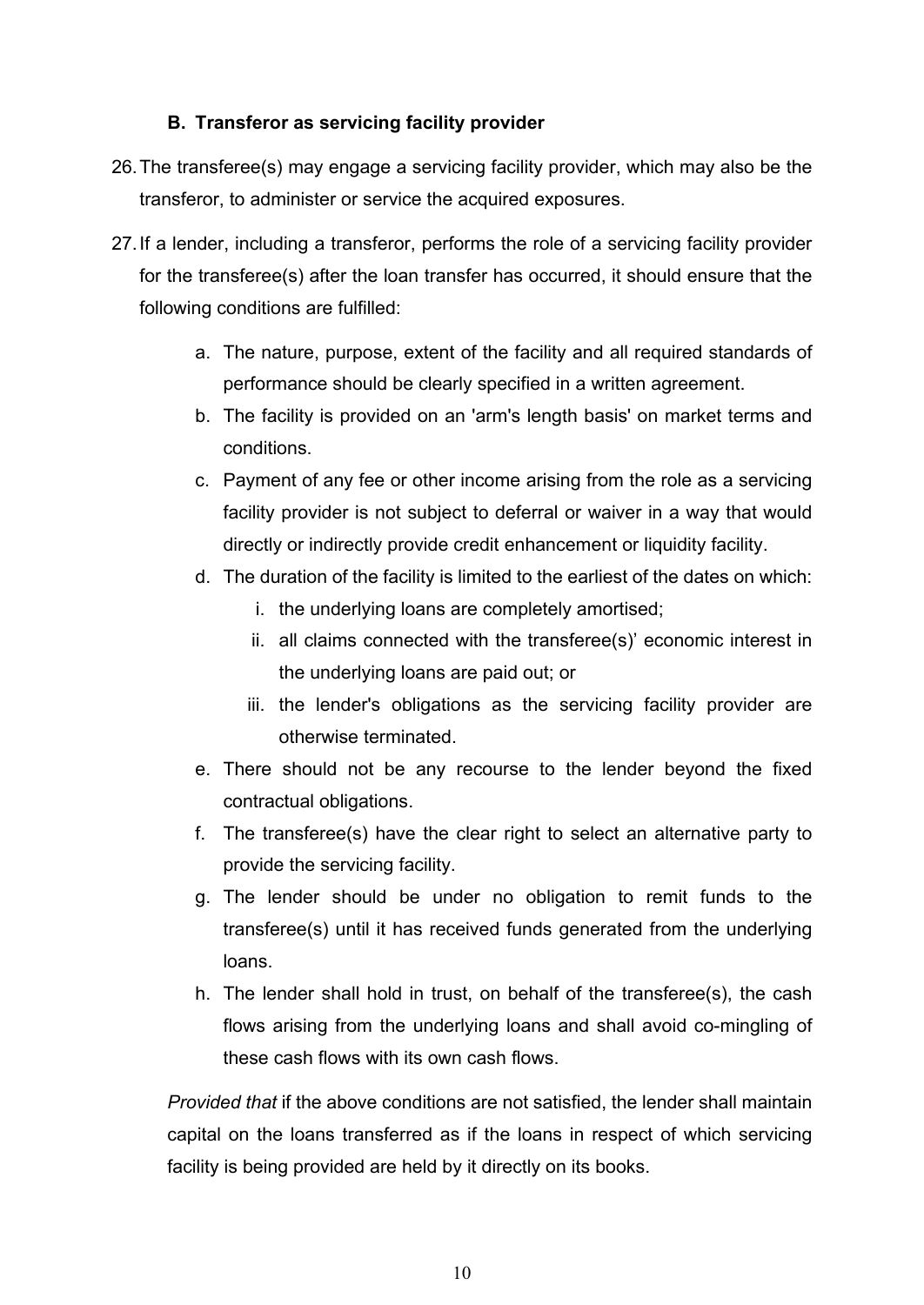# **Chapter III: Transfer of Loans which are not in default**

#### **A. General requirements**

28.The provisions of this Chapter do not apply to:

- a. transfer of loan accounts of borrowers by a lender to other lenders, at the request/instance of borrower;
- b. inter-bank participations covered by the circular DBOD.No.BP.BC.57/62-88 dated December 31, 1988 as amended from time to time;
- c. sale of entire portfolio of loans consequent upon a decision to exit the line of business completely;
- d. sale of stressed loans; and
- e. any other arrangement/transactions, specifically exempted by the Reserve Bank of India.
- 29.The transactions referred to in Clause 28 above shall be governed by the respective regulatory frameworks. However, in all such cases, the provisions of Chapter II shall continue to apply except in cases where the respective regulatory framework provides for otherwise.
- 30.A transferor can transfer a single loan or a part of such loan or a portfolio of such loans to permitted transferees through assignment or novation or a loan participation contract.
- 31.In cases where loan transfers result in a change of lender of record under a loan agreement, the transferor and transferee(s) should ensure that the existing loan agreement has suitable enabling provisions including consent by the underlying borrower that allow for such transactions by laying down the required ground rules.
- 32.Transferor's retention of economic interest, if any, in the loans transferred should be supported by legally valid documentation. A legal opinion regarding the following, at a minimum, should also be kept on record by the transferor:
	- a. legal validity of amount of economic interest retained by the transferor;
	- b. the transferor not retaining any risk and rewards associated with the loans to the extent transferred to the transferee(s);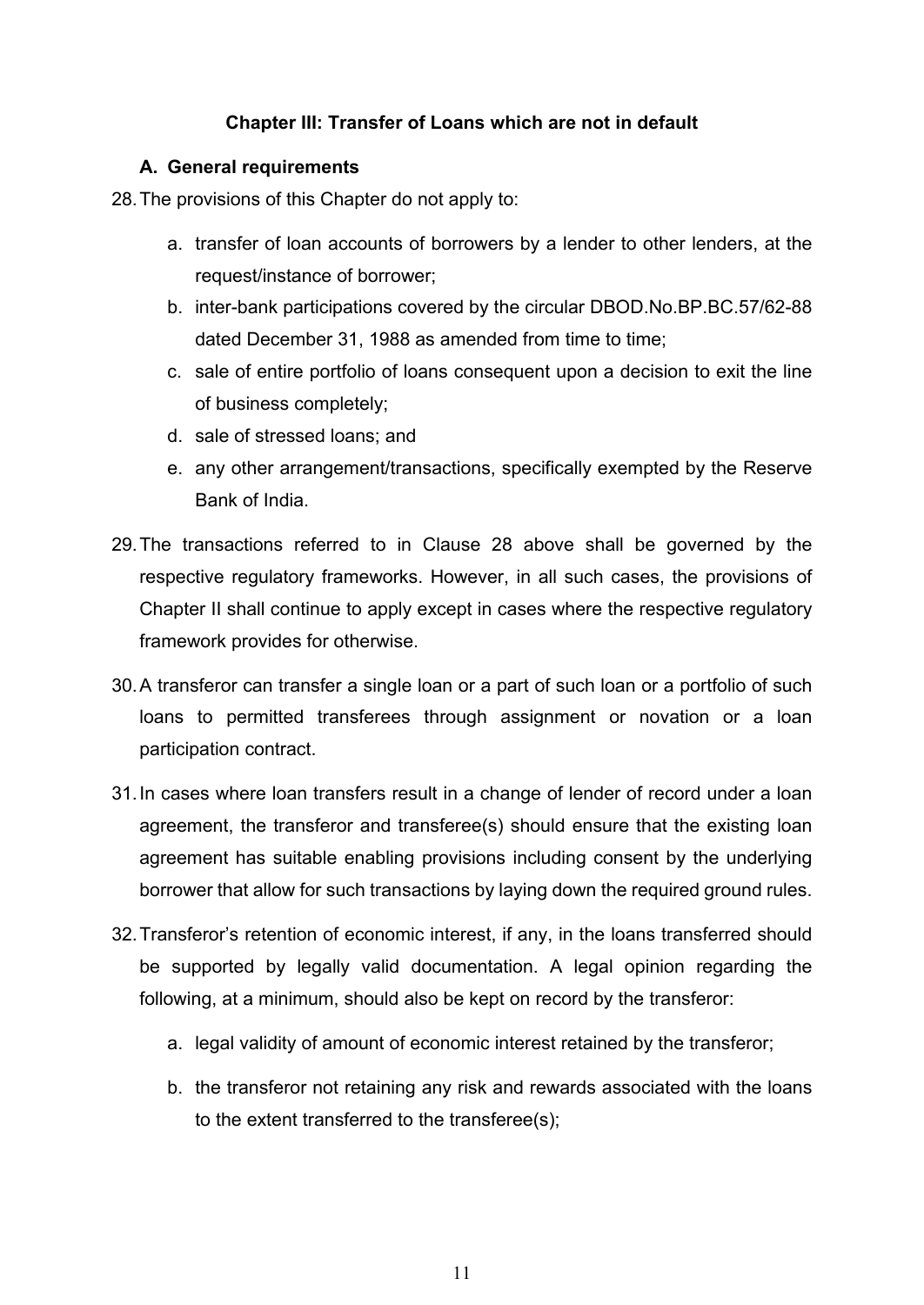- c. the arrangement does not interfere with transferee(s)' rights and rewards associated with the loans to the extent transferred to it, except to the extent of collaborative action contractually agreed between the transferor and the transferee(s) for enforcement of security, if any, including the scenarios in which the security interest is held by the transferor in trust for the trustees; and
- d. the arrangement does not result in the transferor becoming an agent, trustee, or fiduciary of the transferee(s), except:
	- i. providing servicing facilities extended by the transferor, if any, post such transfer, to the extent of rights to cash flows in respect of the transferee(s); and
	- ii. collaborative action contractually agreed between the transferor and transferee(s) in relation to enforcement of security including scenarios in which the security interest is held by the transferor in trust for the transferee(s).
- 33.There shall not be any difference in the criteria for credit underwriting applied by the transferor to exposures transferred and those held or retained on their book. To this end, similar processes for approving and, where relevant, amending, renewing and monitoring of credit facilities extended should be applied by the transferor for all the loan exposures originated by it.
- 34.The transfer shall be only on cash basis and the consideration shall be received not later than at the time of transfer of loans. The transfer consideration should be arrived at in a transparent manner on an arm's length basis.
- 35.The due diligence in respect of the loans cannot be outsourced by the transferee(s) and should be carried out by its own staff with the same rigour and as per the same policies as would have been done for originating any loan.
- 36.The above due diligence requirements shall be applicable at the level of each loan. In case of loans acquired as a portfolio, in case a transferee is unable to perform due diligence at the individual loan level for the entire portfolio but can perform due diligence at the individual loan level for not less than one-third of the portfolio by value and number of loans in the portfolio, the due diligence may be performed at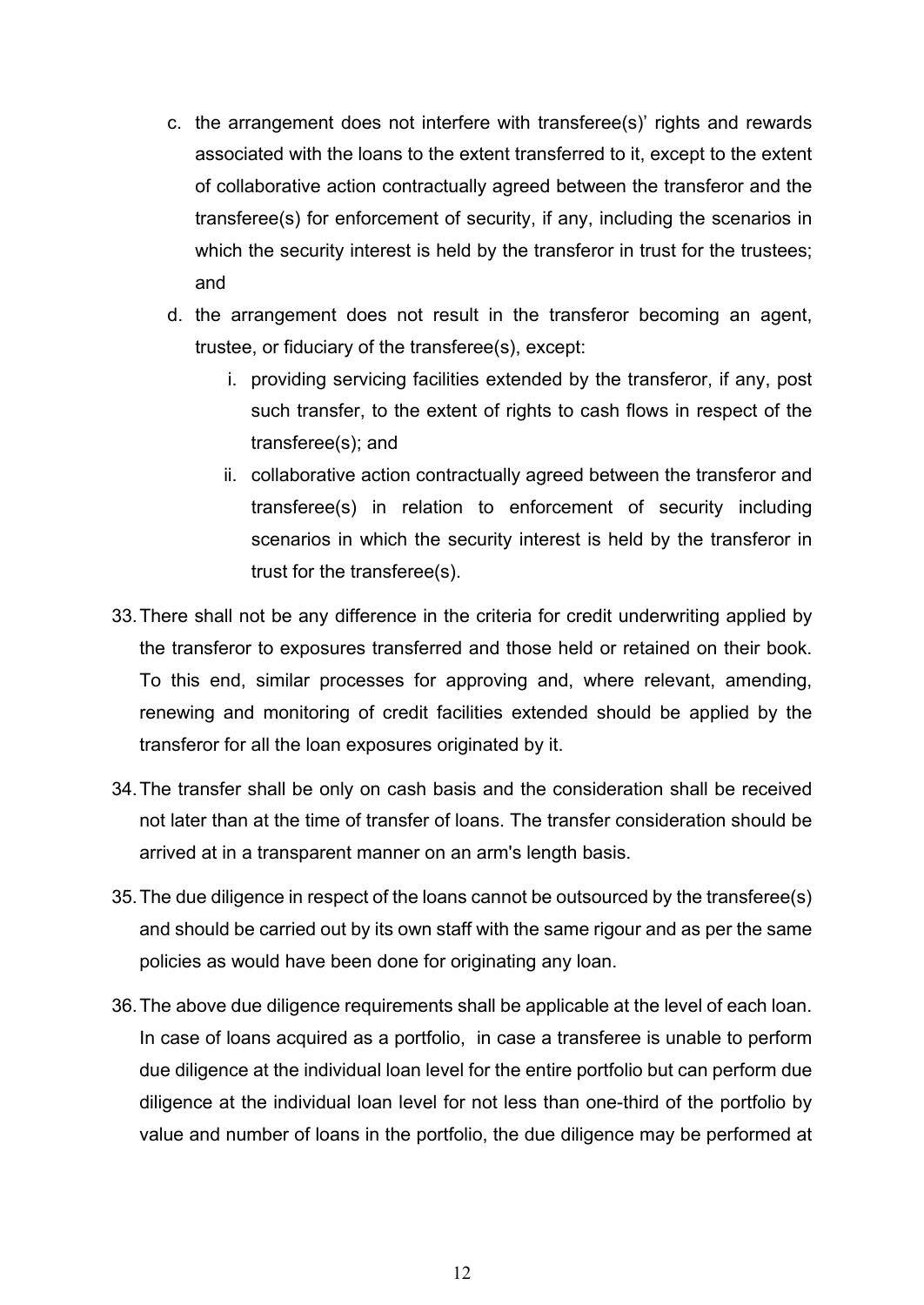the portfolio level for the remaining, in which case, the transferor has to retain at least 10 per cent of economic interest in the transferred loans.

*Explanation*: If a transfer involves multiple transferees, the minimum retention requirement by the transferor, if any of the transferees is unable to perform due diligence at the individual loan level, shall be on the entire amount of transferred loans, including the portions transferred to transferees who are able to perform due diligence at the individual loan level.

- 37.Lenders need to monitor on an ongoing basis and in a timely manner performance information on the loans acquired, including through conducting periodic stress tests and sensitivity analyses, and take appropriate action required, if any. The action may, *inter alia,* include modification to exposure ceilings in respect of certain types of asset classes, change in ceilings applicable to transferor, etc. For this purpose, transferee(s) should put in place formal policies and procedures appropriate to and commensurate with the risk profile of the loans acquired. Such procedures should be as rigorous as that followed by them for portfolios of similar loans directly originated by them. The information required for these procedures, if not collected directly by the lenders and obtained from the servicing facility agent, if any, should be certified by the authorized officials of the servicing facility agent.
- 38.Depending upon the size of the portfolio, credit monitoring procedures may include verification of the information submitted by the servicing facility agent's concurrent and internal auditors. The servicing facility agreement should provide for such verifications by the auditors of the transferee(s), and wherever applicable, the transferor. All relevant information and audit reports should be available for verification by the supervisors from RBI during the supervision of the transferee(s) and transferor.

#### **B. Minimum holding period (MHP)**

- 39.The transferor can transfer loans only after a minimum holding period (MHP), as prescribed below, which is counted from the date of registration of the underlying security interest:
	- a. Three months in case of loans with tenor of up to 2 years;
	- b. Six months in case of loans with tenor of more than 2 years.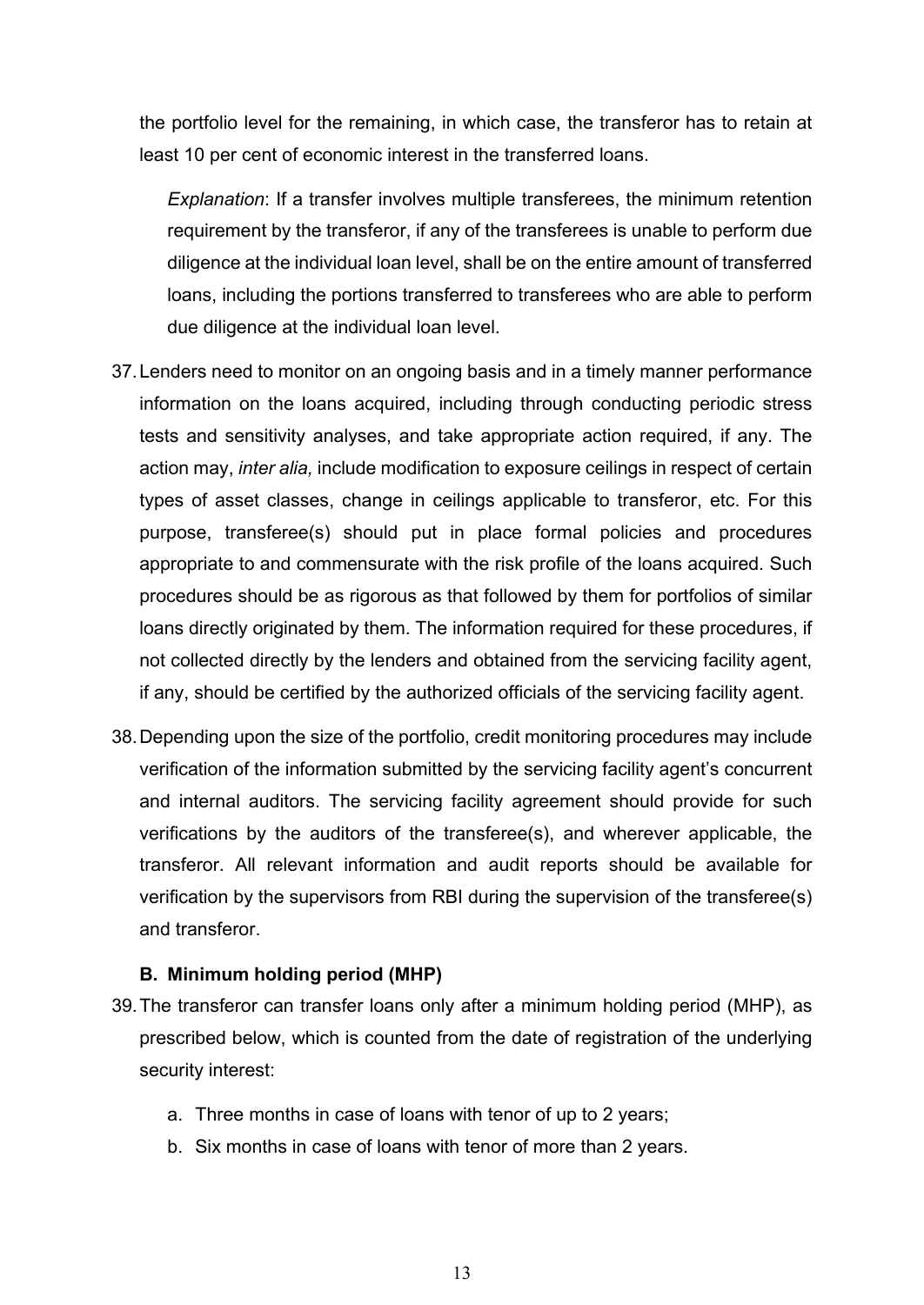*Provided that* in case of loans where security does not exist or security cannot be registered, the MHP shall be calculated from the date of first repayment of the loan.

*Provided further that* in case of transfer of project loans, the MHP shall be calculated from the date of commencement of commercial operations of the project being financed.

*Provided further that* in case of loans acquired from other entities by a transferor, such loans cannot be transferred before completion of six months from the date on which the loan was taken into the books of the transferor.

40.The above MHP requirement is not applicable to loans transferred by the arranging bank to other lenders under a syndication arrangement.

#### **C. Capital Adequacy and other prudential norms**

- 41.Any loss or profit arising because of transfer of loans, which is realised, should be accounted for accordingly and reflected in the Profit & Loss account of the transferor for the accounting period during which the transfer is completed. However, unrealised profits, if any, arising out of such transfers, shall be deducted from CET 1 capital or net owned funds for meeting regulatory capital adequacy requirements till the maturity of such loans.
- 42.In case of transfer of a pool of loans, the transferee(s), and the transferor(s) in case of retention of economic interest, should maintain borrower-wise accounts. Thus, the exposures of the transferor(s) and the transferee(s) would be to the individual obligors in a pool of loans.
- 43.The capital adequacy treatment for loans acquired, in respect of the economic interest held by the transferor and transferee(s) post such transfer, will be as per the instructions applicable to loans directly originated by the lenders.
- 44.Transferee(s) may, if they so desire, have the pools of loans externally rated before acquiring so as to have a third-party view of the credit quality of the pool in addition to their own due diligence. However, such external rating must be done *ex-post* the transferee(s)' due diligence and such rating cannot substitute for the due diligence that the transferee(s) are required to perform.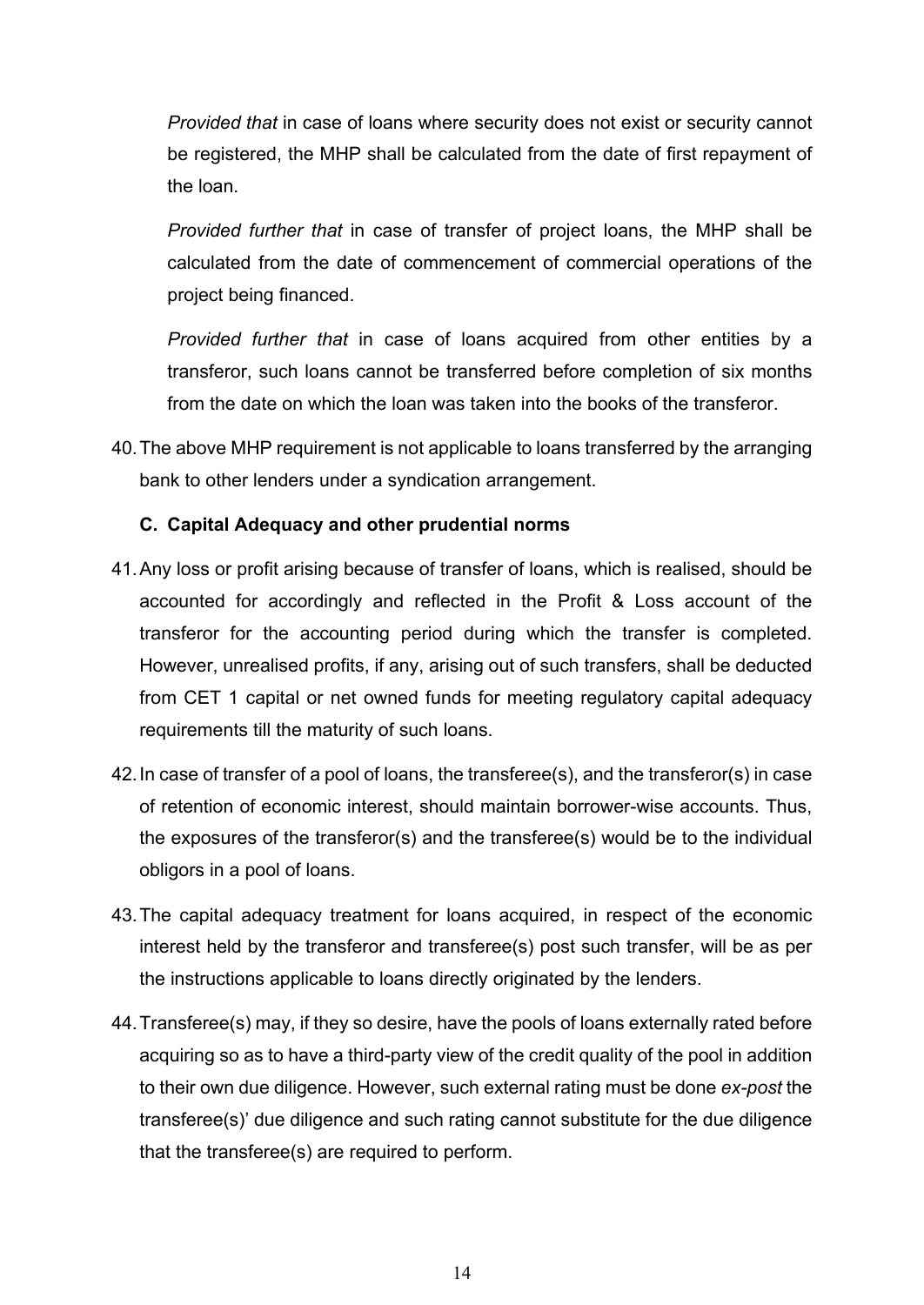- 45.The transferee(s), as well as transferor(s) shall apply the extant income recognition, asset classification and provisioning as well as exposure norms, on individual obligor basis in all cases to the extent of retained economic interest.
- 46.In case of pool of loans acquired, transferee(s) should put in place mechanisms to enable application of relevant prudential norms on individual obligor basis. Such mechanisms may also include relying on the details obtained from the servicing facility provider. However, such mechanisms must provide for adequate checks by the transferee(s)' concurrent auditors, internal auditors and statutory auditors. All relevant information and audit reports should be available for verification by the supervisors from RBI during supervision of the transferee(s).
- 47.For permitted transferees, the acquired loans will be carried at acquisition cost unless it is more than the outstanding principal at the time of the transfer, in which case the premium paid, should be amortised based on straight line method or effective interest rate method, as considered appropriate by the individual permitted transferee. However, the outstanding/unamortised premium need not be deducted from capital.
- 48.In cases where a transferor makes representations and warranties concerning loans transferred, the transferor will not be required to hold capital against such representations and warranties provided the following conditions are satisfied:
	- a. Any representation or warranty is provided only by way of a formal written agreement;
	- b. The representation or warranty refers to an existing state of facts that is capable of being verified by the transferor at the time the loans are transferred;
	- c. The representation or warranty is not open-ended and, in particular, does not relate to the future creditworthiness of the loans/underlying borrowers;
	- d. The exercise of a representation or warranty, if any, requiring a transferor to replace loans (or any parts thereof) transferred, on grounds covered in the representation or warranty, must be:
		- i. undertaken within 30 days of the transfer of loans; and
		- ii. conducted on the same terms and conditions as the original transfer.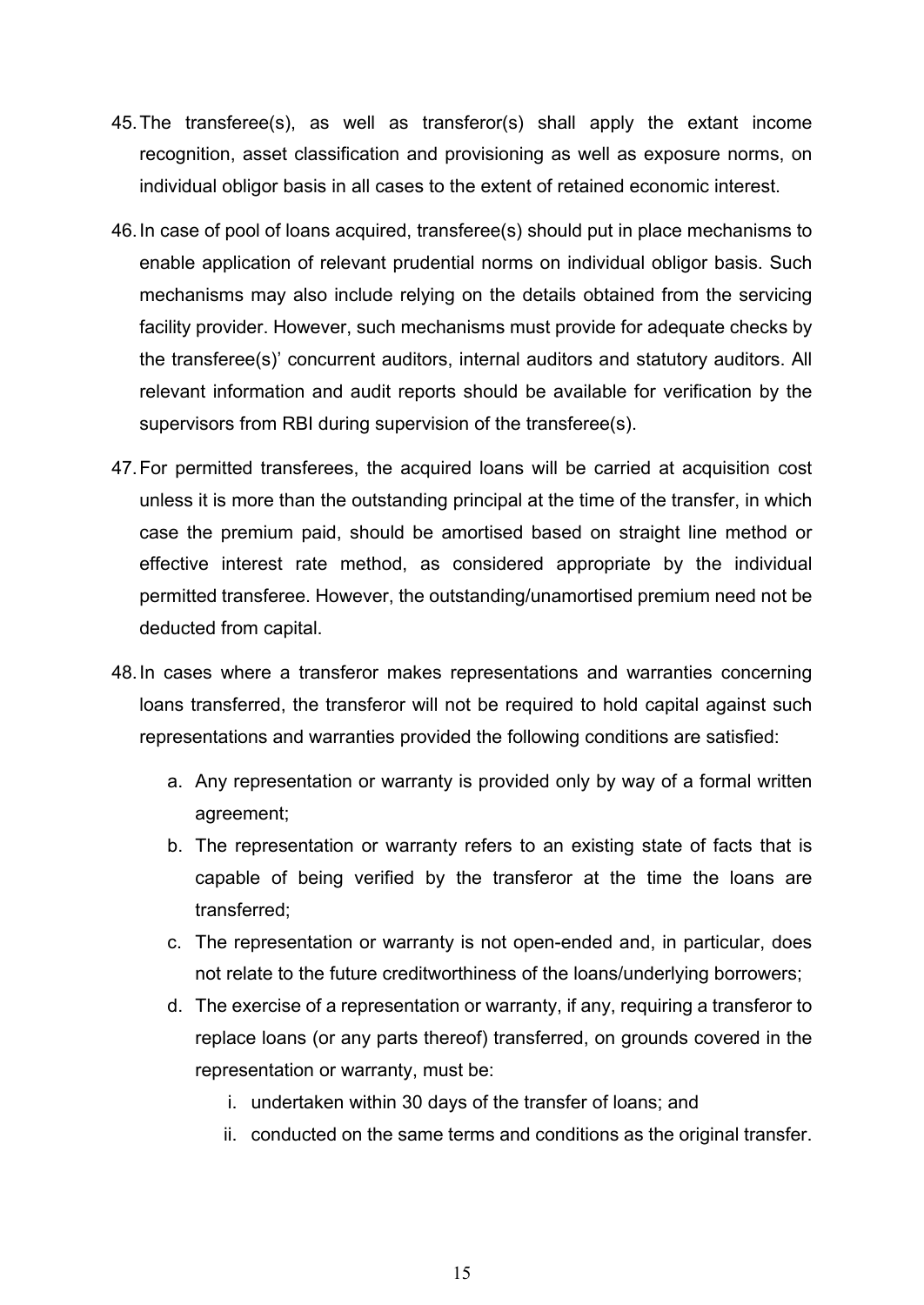*Provided that* upon such replacement, the transferor shall apply the asset classification and provisioning norms as if the reacquired exposures had not been transferred in the first place.

- e. A transferor that is required to pay damages for breach of representation or warranty can do so provided the agreement to pay damages meets the following conditions:
	- i. the onus of proof for breach of representation or warranty remains at all times with the party so alleging;
	- ii. the party alleging the breach serves a written Notice of Claim on the transferor, specifying the basis for the claim; and
	- iii. damages are limited to losses directly incurred as a result of the breach.

# **Chapter IV: Transfer of stressed loans**

# **A. General Requirements**

- 49.The instructions contained in this Chapter would cover transfer of stressed loans, including transfer to ARCs.
- 50.The transfer of stressed loans must be done through assignment or novation only; loan participation is not permitted in the case of stressed loans.
- 51.The Board approved policies of every lender on transfer and / or acquisition of stressed loans shall, *inter alia,* cover the following aspects:
	- a. Norms and procedure for transfer or acquisition of such loans;
	- b. Valuation methodology to be followed to ensure that the realisable value of stressed loans, including the realisability of the underlying security interest, if available, is reasonably estimated;
	- c. Delegation of powers to various functionaries for taking decision on the transfer or acquisition of the loans;
	- d. Stated objectives for acquiring stressed assets;
	- e. Risk premium to be applied for the purpose of Clause 67; etc.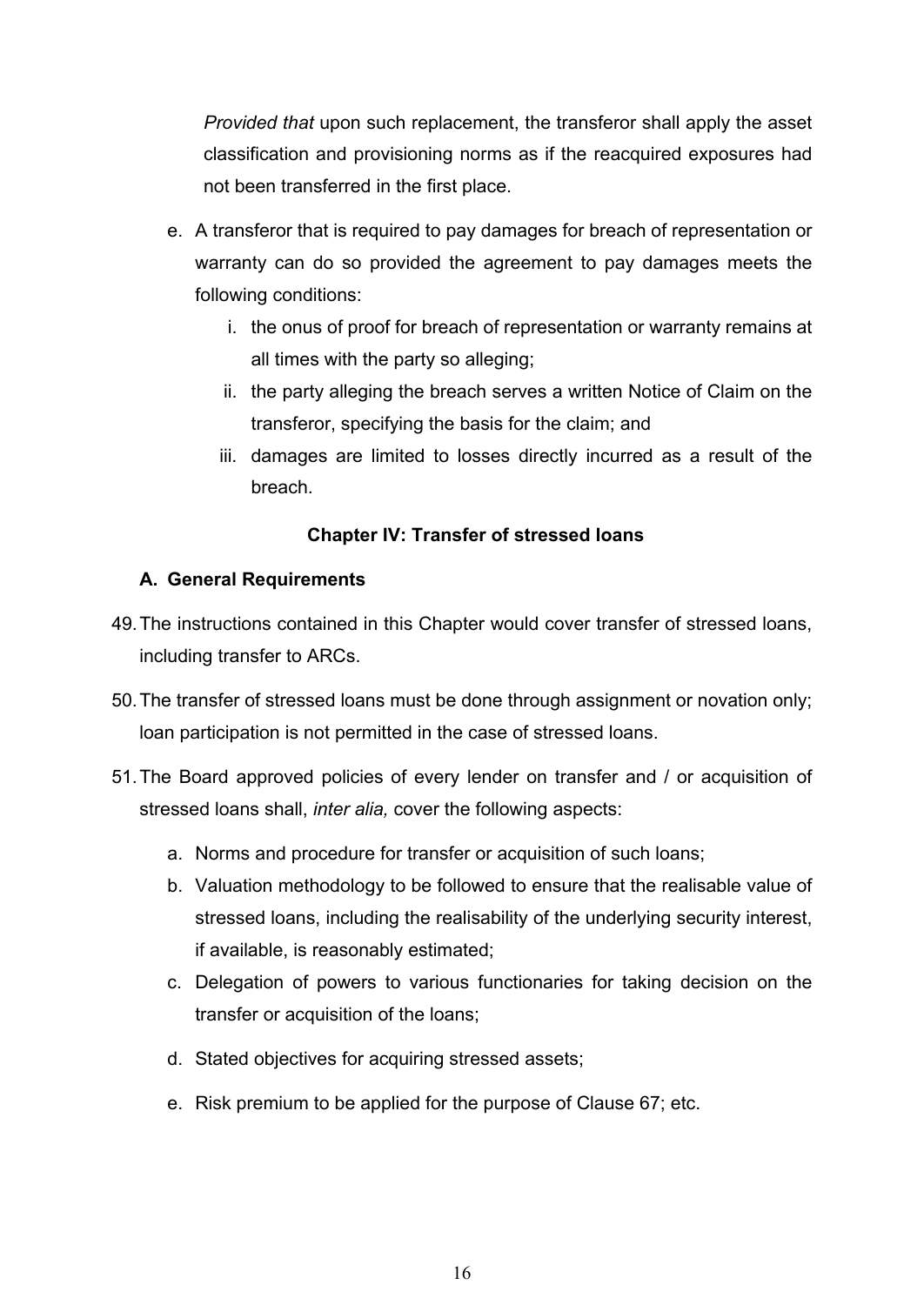- 52.The policy on transfer of stressed loans shall be based on the following principles:
	- a. The process of identification of stressed loans beyond a specified value, as may be determined by a lender's policy, for transfer shall follow a top-down approach i.e., the head office/corporate office of the lender shall be actively involved in identification of stressed loans for transfer;
	- b. At a minimum, all loans classified as NPA above a threshold amount decided by the Board/Board Committee shall be reviewed by the Board/Board Committee at periodic intervals and a view, with documented rationale, be taken on transfer or otherwise. The loans identified for transfer shall be listed for the purpose of transfer as indicated above.
- 53.Transferors should have clear policies with regard to valuation of loan exposures proposed to be transferred. The basis or the grounds which will determine the type of valuation used - internal or external - must be clearly specified in the policy. The discount rate used by the transferor in the internal valuation exercise shall also be spelt out in the policy. This may be either cost of equity or average cost of funds or opportunity cost or some other relevant rate, subject to a floor of the contracted interest rate charged. However, in case the credit exposure of the transferor being transferred (without netting for provisions) is Rs.100 crore or more, the transferor shall obtain two external valuation reports. The cost of valuation exercise, external or otherwise, shall be borne by the transferor.
- 54.In general, lenders shall transfer stressed loans, including through bilateral sales, only to permitted transferees and ARCs.
- 55.The manner of transfer must be in terms of the Board approved policy of the transferor. Lenders may also use e-auction platforms, wherever available, for transferring their loans.
- 56.However, when negotiated on a bilateral basis, such negotiations must necessarily be followed by an auction through Swiss Challenge method if the aggregate exposure (including investment exposure) of lenders to the borrower/s whose loan is being transferred is Rs.100 crore or more. In all other cases, the bilateral negotiations shall be subject to the price discovery and value maximisation approaches adopted by the transferor as part of the Board approved policy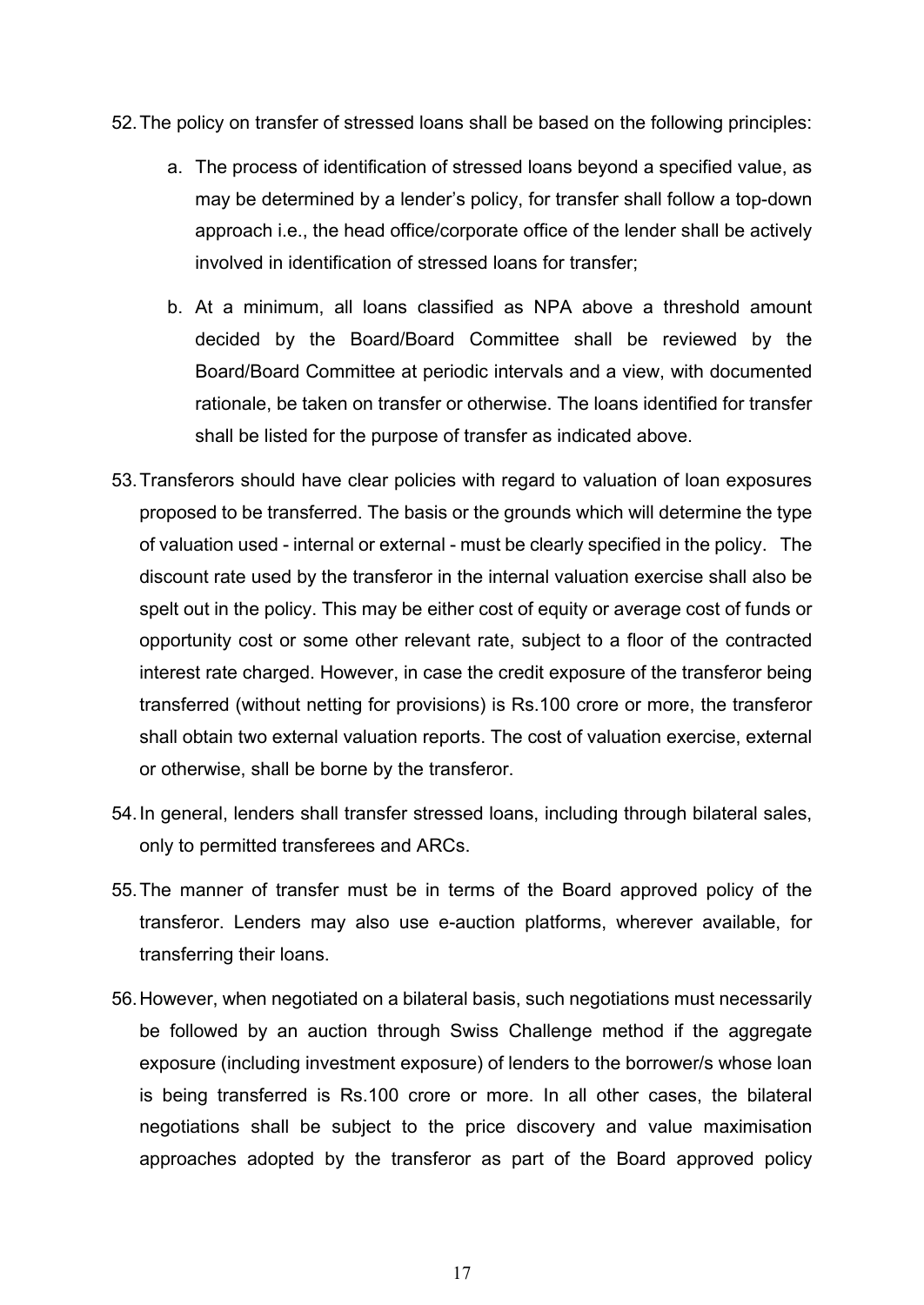described in Clause 51, which may also include Swiss Challenge method. The broad guidelines to be followed for the Swiss Challenge Method are given in Part D of this Chapter.

*Provided that* in case of transfer of stressed loans undertaken as a resolution plan under the [Reserve Bank of India \(Prudential Framework for Resolution of](https://www.rbi.org.in/Scripts/NotificationUser.aspx?Id=11580&Mode=0)  [Stressed Assets\) Directions, 2019](https://www.rbi.org.in/Scripts/NotificationUser.aspx?Id=11580&Mode=0) with the approval of signatories to the intercreditor agreement (ICA) representing 75 per cent by value of total outstanding credit facilities (fund based as well non-fund based) and 60 per cent of signatories by number, for the exit of all signatories to the ICA from the stressed loan exposure, Swiss Challenge method would be mandatory irrespective of the above exposure threshold.

- 57.The transferor shall ensure that subsequent to transfer of the stressed loans, they do not assume any operational, legal or any other type of risks relating to the transferred loans including additional funding or commitments to the borrower / transferee(s) with reference to the loan transferred. Subsequently, fresh exposure may be taken on the borrower after a cooling period laid down in the respective Board approved policy of the transferor, which in any case, shall not be less than 12 months from the date of such transfer.
- 58.Notwithstanding the stipulations in Clauses 54-57, if the transfer of stressed loans are undertaken as a resolution plan under the [Reserve Bank of India \(Prudential](https://www.rbi.org.in/Scripts/NotificationUser.aspx?Id=11580&Mode=0)  [Framework for Resolution of Stressed Assets\) Directions, 2019](https://www.rbi.org.in/Scripts/NotificationUser.aspx?Id=11580&Mode=0) resulting in an exit of all lenders specified at Clause 3 from the stressed loan exposure, such transfer is permitted to any class of entities, including a corporate entity, that are permitted to take on loan exposures in terms of a statutory provision or under the regulations issued by a financial sector regulator, and which are listed in the Annex. The Annex will be updated as and when any new class of entities is permitted by the respective financial sector regulators. In case such transferee(s) are neither ARCs nor permitted transferees, the transfer shall be additionally subject to the following conditions:
	- (i) The transferee entity should be incorporated in India or registered with a financial sector regulator in India (Securities and Exchange Board of India, Insurance Regulatory and Development Authority of India, Pension Fund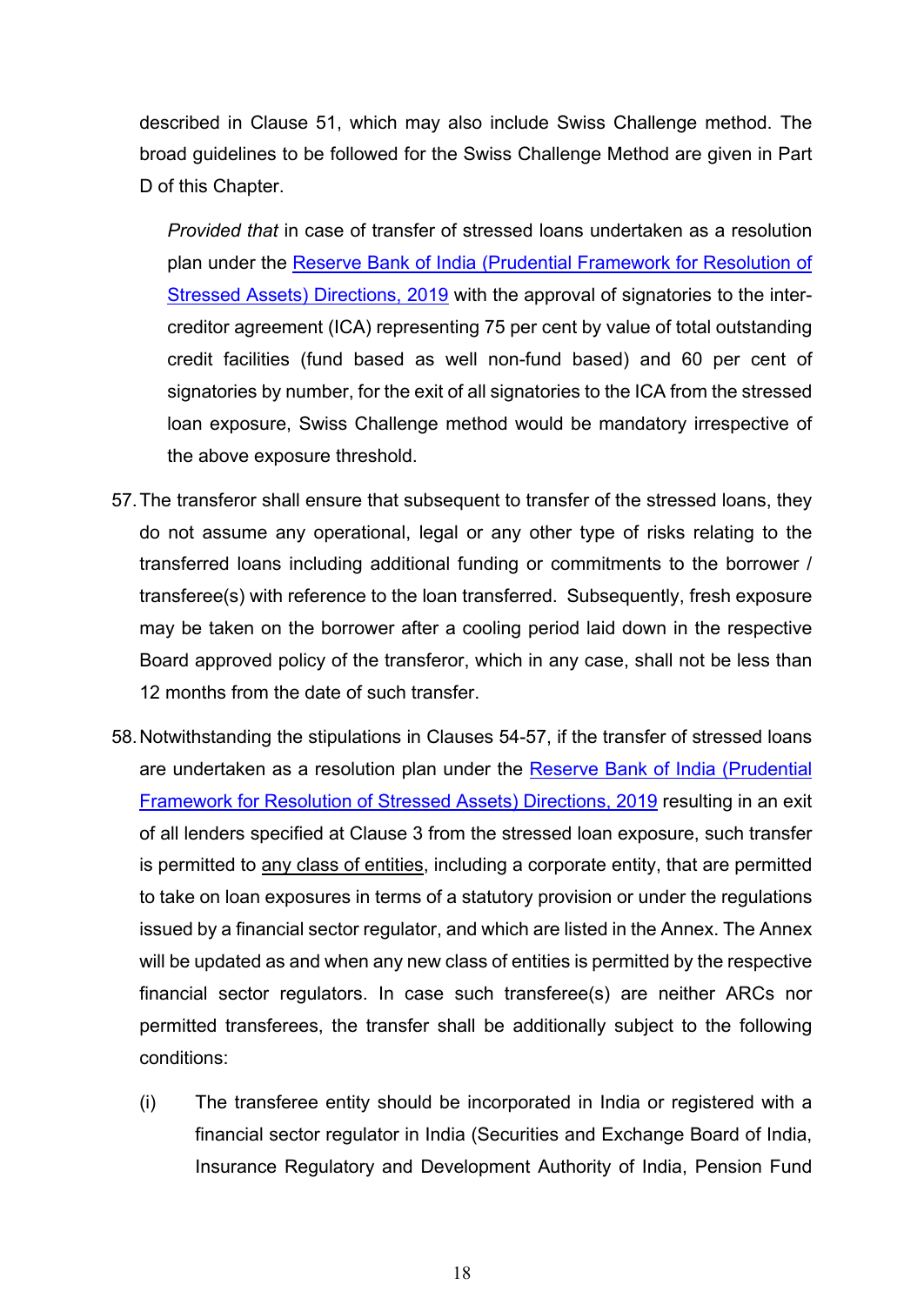Regulatory and Development Authority, and International Financial Services Centres Authority).

- (ii) The transferee should not be classified as a non-performing account (NPA) by any lending institution at the time of such transfer;
- (iii) The transferee(s) should not fund the loan acquisition through loans from lenders specified at Clause 3.
- (iv) The lenders specified at Clause 3 should not grant any credit facilities apart from working capital facilities (which are not in the nature of term loans) to the borrower whose loan account is transferred, for at least three years from the date of such transfer.
- (v) Further, for at least three years from the date of such transfer, the lenders specified at Clause 3 should not grant any credit facilities to the transferee(s) for deployment, either directly or indirectly, into the operations of the borrower. For this purpose, borrower shall mean the legal entities to which the transferor(s) had exposure which was transferred to the transferee(s) as a part of the resolution plan, and may include, but is not limited to, a special purpose vehicle having a legal-entity status set up for a project.

*Explanation*: The entity permitted to take on loan exposures by its statutory or regulatory framework, as referred to in this clause, would have to be separately enabled by its regulatory or statutory framework for taking on loan exposures, and then listed in the Annex to these directions by the Reserve Bank. The above clause merely permits the lenders to transfer stressed loans under a resolution plan to such entities which are already permitted to take on loan exposures. The respective financial sector regulators shall put in place a framework for this purpose in consultation with the Reserve Bank.

- 59.The transferor(s) must provide adequate time for due diligence by prospective acquirers, which may vary as per the size of the loan.
- 60.The loan transfer agreement shall clearly specify that in the event an ICA is required to be signed in terms of the [Reserve Bank of India \(Prudential Framework](https://www.rbi.org.in/Scripts/NotificationUser.aspx?Id=11580&Mode=0)  [for Resolution of Stressed Assets\) Directions, 2019](https://www.rbi.org.in/Scripts/NotificationUser.aspx?Id=11580&Mode=0) the transferee, regardless of the nature of the entity, shall sign the ICA as and when required.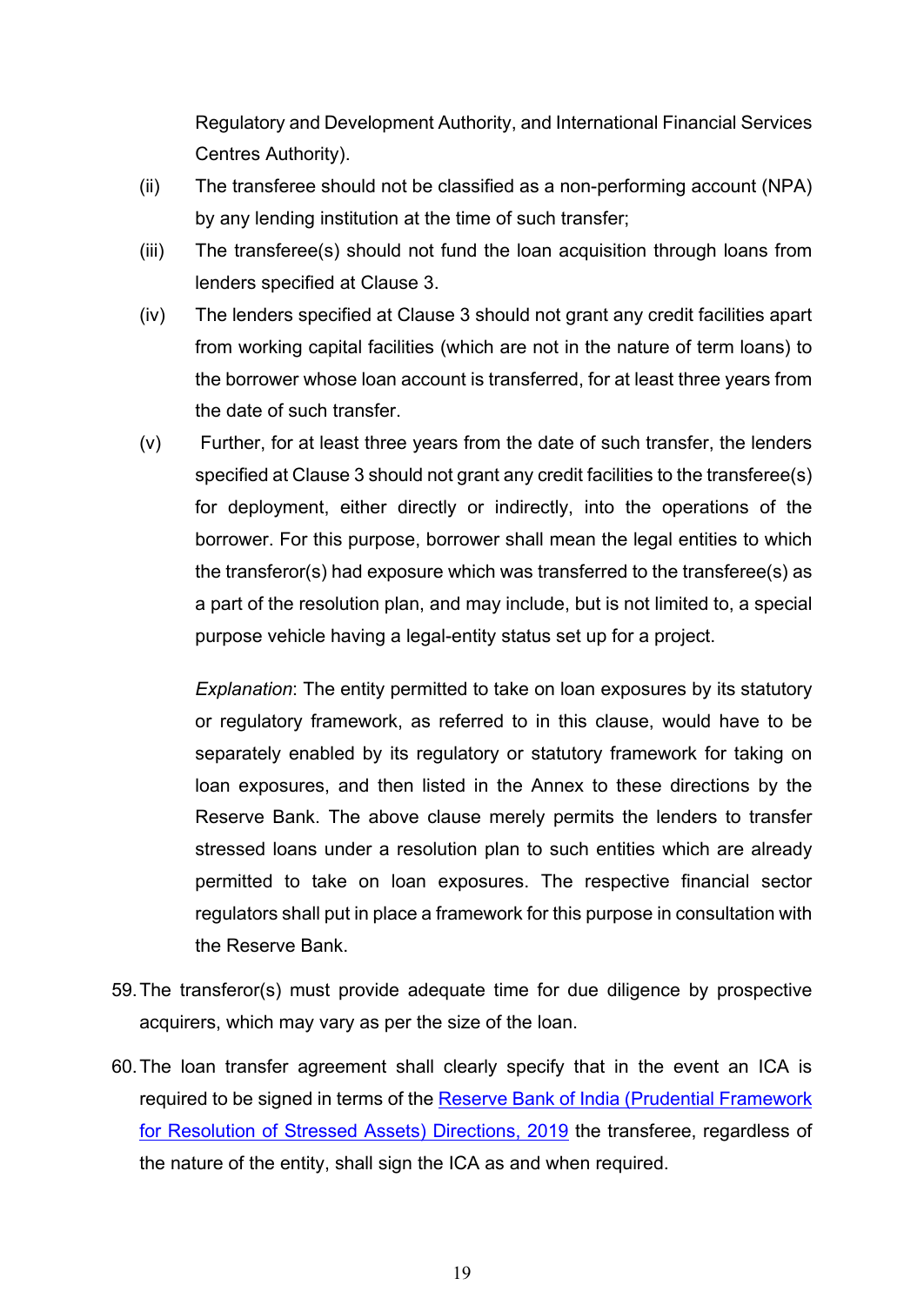- 61.The transferor(s) shall ensure that no transfer of a stressed loan is made at a contingent price whereby in the event of shortfall in the realization of the agreed price, the transferor(s) would have to bear a part of the shortfall.
- 62.The transferor shall transfer the stressed loans to transferee(s) other than ARCs only on cash basis. The entire transfer consideration should be received not later than at the time of transfer of loans, and the loan can be taken out of the books of the transferor only on receipt of the entire transfer consideration. NBFCs which are required to comply with IndAS shall continue to be guided by the Standards and the ICAI Advisories regarding recognition of the consideration received pursuant to the transfer. In case of other lenders, if the transfer to transferee(s) other than ARCs is at a price below the net NBV at the time of transfer, the shortfall shall be debited to the profit and loss account of the year in which transfer has taken place. If the sale consideration is for a value higher than the NBV at the time of transfer, the excess provisions may be reversed.
- 63.The lenders are permitted to treat a pool of stressed loans acquired on a portfolio basis as a single asset in their books provided that the pool consists of homogeneous personal loans. Homogeneity should be assessed on the basis of common risk drivers, including similar risk factors and risk profiles. In all other cases, the stressed loans acquired shall be treated as separate assets for the purpose of prudential requirements such as asset classification, capital computation, income recognition etc.

*Explanation:* If a portfolio of stressed homogeneous personal loans acquired is treated as a single asset by the transferee, the portfolio shall be treated as a single asset for the purpose of Clause 67 as well.

- 64.The reporting obligation, if any, to Credit Information Companies in respect of the stressed loans acquired will be with the transferee(s), if the latter is a credit institution as defined in sub-section (f) of Section 2 of the Credit Information Companies (Regulation) Act, 2005.
- 65.If the transferee(s), except ARCs, have no existing exposure to the borrower whose stressed loan account is acquired, the acquired stressed loan shall be classified as "Standard" by the transferee(s). Thereafter, the asset classification status of the loan acquired, shall be determined by the record of recovery in the books of the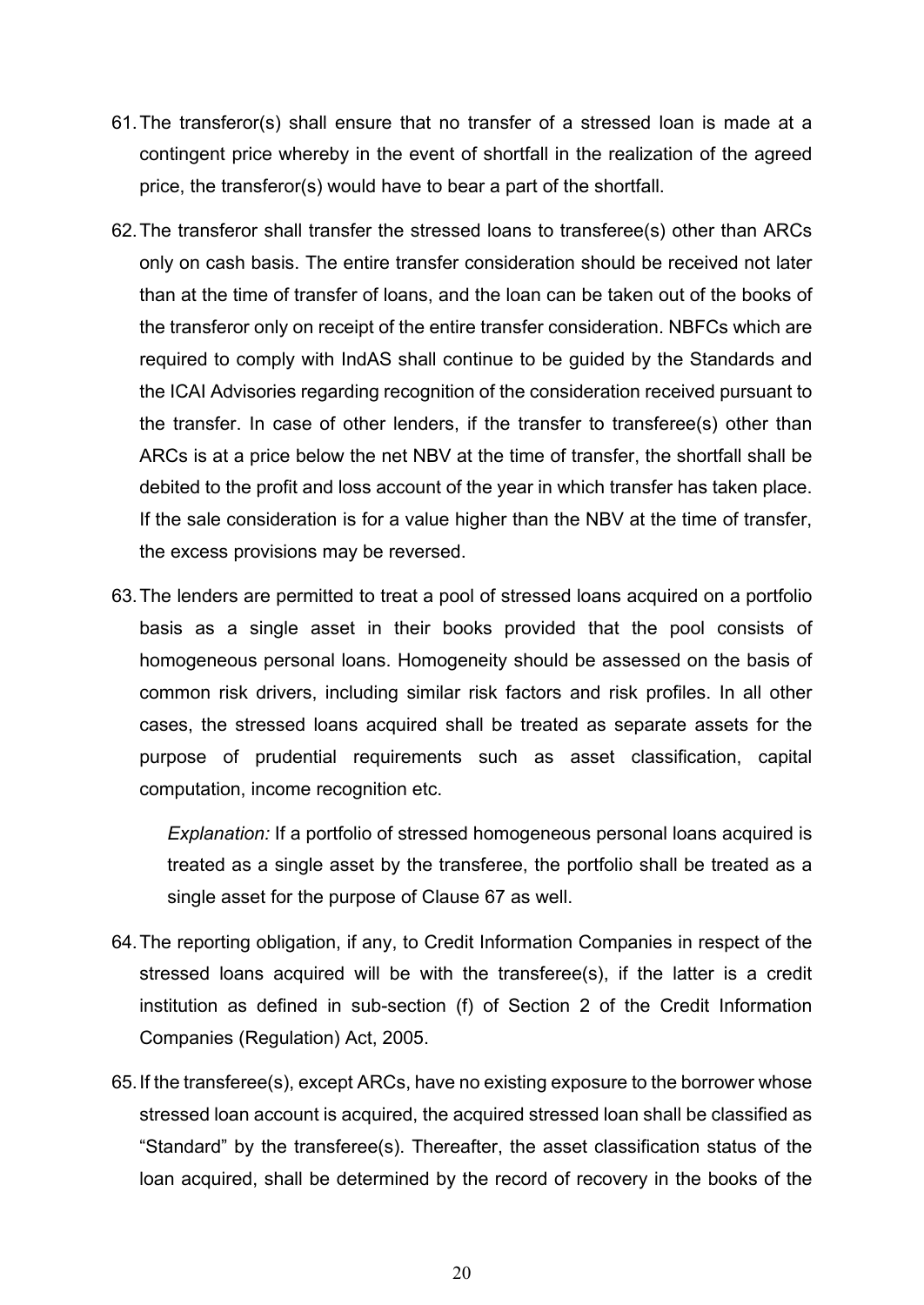transferee(s) with reference to cash flows estimated at the time of transfer of the loan.

- 66.In case the transferee(s), except ARCs, have existing exposure to the borrower whose stressed loan account is acquired, the asset classification of the acquired exposure shall be the same as the existing asset classification of the borrower with the transferee. This treatment shall be applicable even if such acquisition is pursuant to the transferee being a successful resolution applicant under the Insolvency and Bankruptcy Code, 2016.
- 67.The lender acquiring stressed loans shall make provisions for such loans as per the asset classification status in its books upon acquisition. Regardless of the asset classification, if the net present value of the cash flows estimated while acquiring the loan is less than the consideration paid for acquiring the loan, provisions shall be maintained to the extent of the difference. For this purpose, the discount factor shall be the actual interest rate charged to the borrower as per the original loan contract plus a risk premium to be determined as per the transferee's Board approved policy considering the asset classification of the loan on the books of the transferor. The risk premium will be subject to a floor of 3 per cent.

*Provided that* NBFCs preparing financial statements as per IndAS, shall continue to make provisions as required as per IndAS. However, they shall concurrently assess the provisioning required as per the methodology explained above and provisions so required shall be included in the computation of the prudential floor as prescribed under Paragraph 2 of the Annex to the [circular DOR \(NBFC\).CC.PD.No.109/22.10.106/2019-20 dated](https://www.rbi.org.in/Scripts/NotificationUser.aspx?Id=11818&Mode=0)  [March 13, 2020.](https://www.rbi.org.in/Scripts/NotificationUser.aspx?Id=11818&Mode=0)

- 68.In the case of ARCs, the asset classification of stressed loans acquired by them and the associated provisions to be maintained shall be continued to be guided by the extant instructions as applicable to them in this regard.
- 69.The lenders shall hold the acquired stressed loans in their books for a period of at least six months before transferring to other lenders. Lenders are generally prohibited from acquiring loans that had been transferred as stressed loans in the previous six months.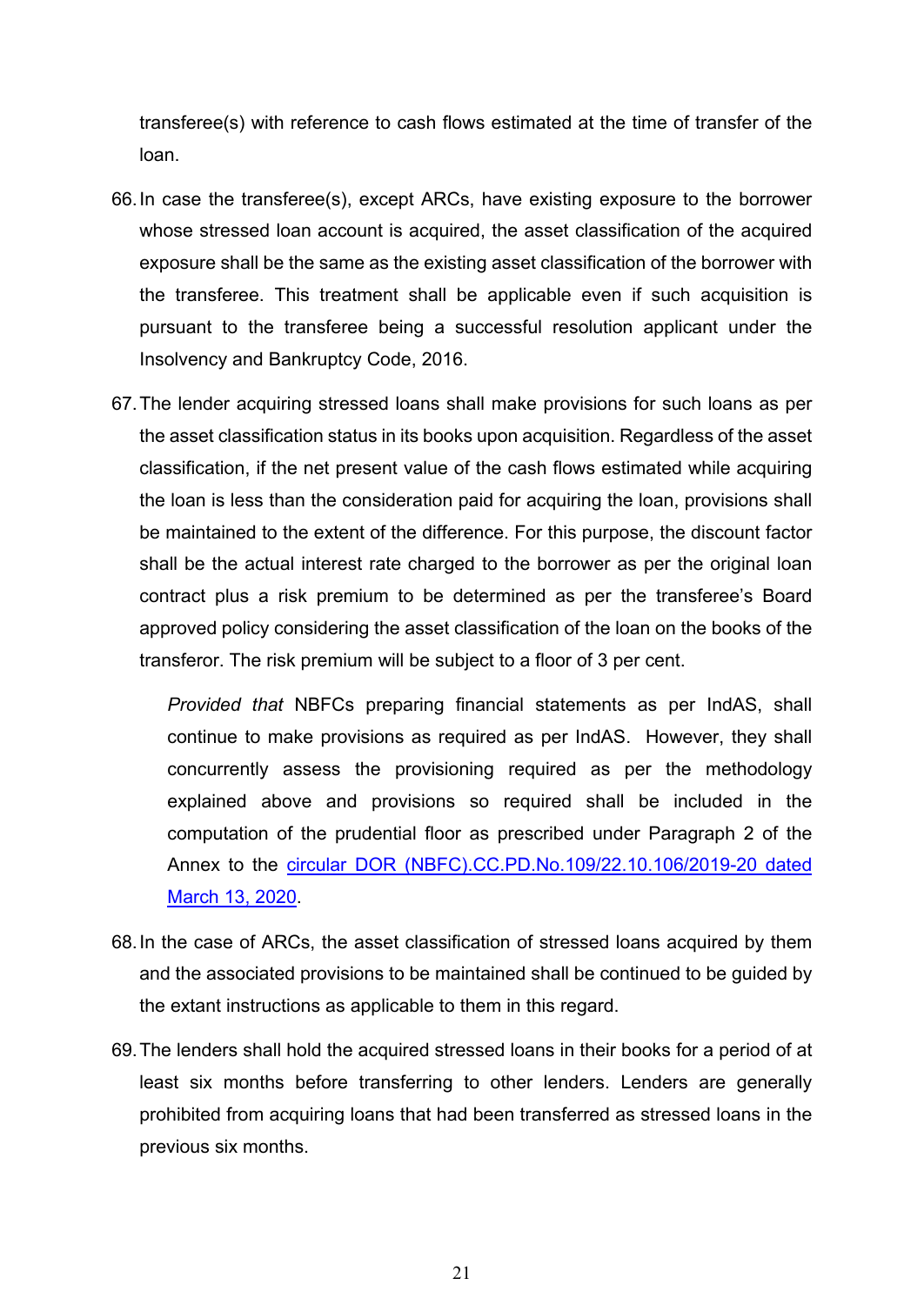*Provided that* this clause shall not apply if the transfer of a stressed loan is to an ARC or is undertaken as a resolution plan under the [Reserve Bank of India](https://www.rbi.org.in/Scripts/NotificationUser.aspx?Id=11580&Mode=0)  [\(Prudential Framework for Resolution of Stressed Assets\) Directions, 2019](https://www.rbi.org.in/Scripts/NotificationUser.aspx?Id=11580&Mode=0) with the approval of signatories to the ICA representing 75 per cent by value of total outstanding credit facilities (fund based as well non-fund based) and 60 per cent of signatories by number for the exit of all signatories to the ICA from the stressed loan exposure.

#### **B. Additional requirements for transfer of NPAs**

- 70.The transferor shall continue to pursue the staff accountability aspects as per the existing instructions in respect of the NPAs transferred to other lenders.
- 71.In respect of NPAs acquired from other lenders, the cash flows received by the transferee from holding such asset should first be used to amortise the funded outstanding in the books of the transferee in respect of the loan till the acquisition cost is recovered. The cash flows in excess of the acquisition cost, if any, can be recognised as profit.
- 72.The lenders shall assign 100% risk weight to the NPAs acquired from other lenders as long as the loans are classified as 'standard' upon acquisition. If the loans are classified as NPA, risk weights as applicable to NPA shall be applicable.

#### **C. Transfer of loans to Asset Reconstruction Companies**

73.Subject to the provisions of the [circulars DNBR.PD \(ARC\)](https://www.rbi.org.in/Scripts/NotificationUser.aspx?Id=11608&Mode=0)  [CC.No.07/26.03.001/2018-19 dated June 28, 2019](https://www.rbi.org.in/Scripts/NotificationUser.aspx?Id=11608&Mode=0) and [DOR.NBFC\(ARC\) CC. No.](https://www.rbi.org.in/Scripts/NotificationUser.aspx?Id=11749&Mode=0)  [8/26.03.001/2019-20 dated December 6, 2019,](https://www.rbi.org.in/Scripts/NotificationUser.aspx?Id=11749&Mode=0) stressed loans which are in default for more than 60 days or classified as NPA are permitted to be transferred to ARCs. This shall include loan exposures classified as fraud as on the date of transfer provided that the responsibilities of the transferor with respect to continuous reporting, monitoring, filing of complaints with law enforcement agencies and proceedings related to such complaints shall also be transferred to the ARC. The transfer of such loan exposures to an ARC, however, does not absolve the transferor from fixing the staff accountability as required under the extant instructions on frauds.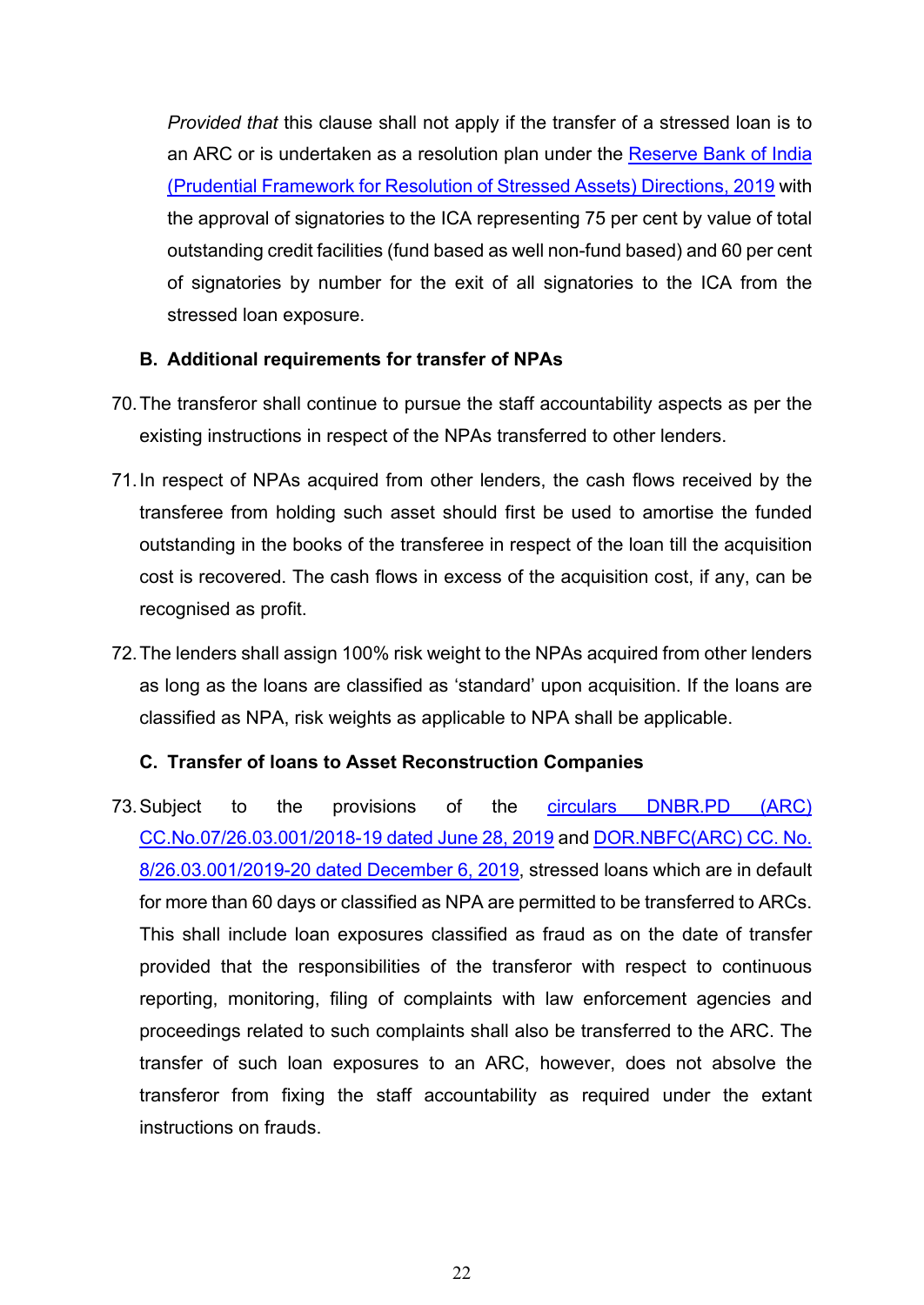- 74.In case of specific stressed loans, where it is considered necessary, transferor(s) shall be free to enter into agreement with the ARC to share, in an agreed proportion, any surplus realised by the ARC from the concerned stressed loan. In such cases, the terms of transfer should provide for a report from the ARC to the transferor(s) on the value realised from the loan. Transferor(s) shall not account for the profit until it has materialised.
- 75.When the stressed loan is transferred to ARC at a price below the NBV at the time of transfer, lenders shall debit the shortfall to the profit and loss account for the year in which the transfer has taken place. Banks are permitted to use countercyclical or floating provisions for meeting any shortfall on transfer of stressed loan when the transfer is at a price below the NBV.
- 76.On the other hand, when the stressed loan is transferred to an ARC for a value higher than the NBV at the time of transfer, lenders shall reverse the excess provision on transfer to the profit and loss account in the year the amounts are received and only when the sum of cash received by way of initial consideration and / or redemption or transfer of Security Receipts (SR) / Pass Through Certificates (PTCs)/ other securities issued by ARCs is higher than the NBV of the loan at the time of transfer. Further, such reversal shall be limited to the extent to which cash received exceeds the NBV of the loan at the time of transfer.
- 77.Investments by lenders in SRs / PTCs / other securities issued by ARCs shall be valued periodically by reckoning the Net Asset Value (NAV) declared by the ARC based on the recovery ratings received for such instruments.

*Provided that w*hen transferors invest in the SRs/PTCs issued by ARCs in respect of the stressed loans transferred by them to the ARC, the transferors shall carry the investment in their books on an ongoing basis, until its transfer or realization, at lower of the redemption value of SRs arrived based on the NAV as above, and the NBV of the transferred stressed loan at the time of transfer.

*Provided further that* when the investment by a transferor in SRs backed by stressed loans transferred by it, is more than 10 percent of all SRs backed by its transferred loans and issued under that securitisation, the valuation of such SRs by the transferor will be additionally subject to a floor of face value of the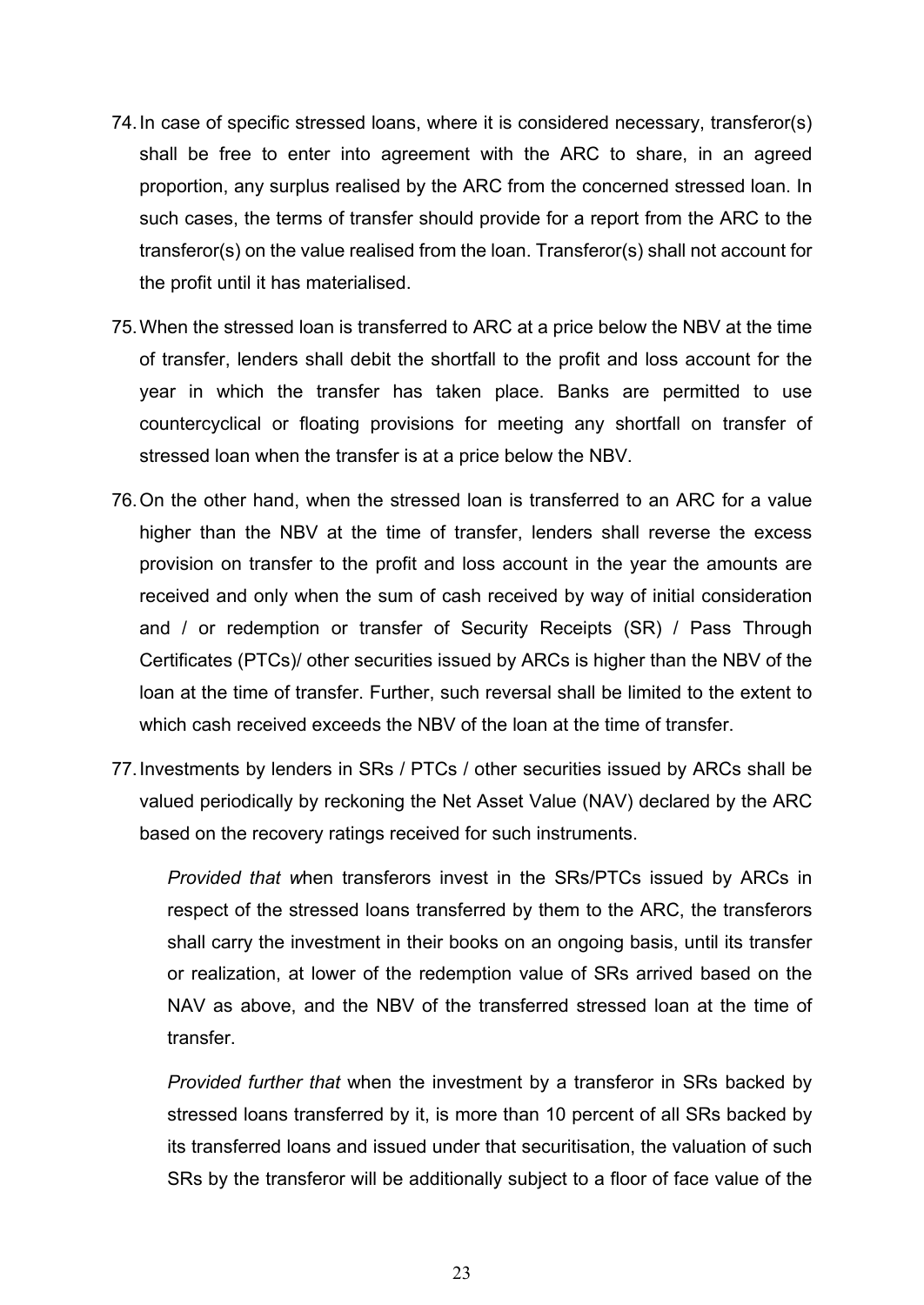SRs reduced by the provisioning rate as applicable to the underlying loans, had the loans continued in the books of the transferor.

- 78.SRs/PTCs which are not redeemed as at the end of the resolution period (i.e., five years or eight years as the case may be) shall be treated as loss asset in books of the lenders and fully provided for.
- 79.The valuation, classification and other norms applicable to investment in non-SLR instruments prescribed by RBI from time to time shall be applicable to lenders' investment in debentures/ bonds/ SRs /PTCs issued by ARC. However, if any of the above instruments issued by ARC is limited to the actual realisation of the financial assets assigned to the instruments in the concerned scheme, the lender shall reckon the NAV obtained from ARC from time to time, for valuation of such investments.
- 80.There is no prohibition on lenders from taking over standard accounts from ARCs. Accordingly, in cases where ARCs have successfully implemented a resolution plan for the stressed loans acquired by them, lenders may, at their discretion and with appropriate due diligence, take over such loans after the period equivalent to the 'monitoring period' as defined in Reserve Bank of India (Prudential Framework for Resolution of Stressed Assets) Directions, 2019 issued vide [circular](https://www.rbi.org.in/Scripts/NotificationUser.aspx?Id=11580&Mode=0)  [DBR.No.BP.BC.45/21.04.048/2018-19 dated June 7, 2019,](https://www.rbi.org.in/Scripts/NotificationUser.aspx?Id=11580&Mode=0) provided that the account performed satisfactorily, as defined in the circular *ibid* during the said 'monitoring period'. Lenders shall lay down a board approved policy containing various aspects governing such take overs viz., type of assets that may be taken over, due diligence requirements, viability criteria, performance requirement of asset, etc. as a part of the requirements under Clause 51. A lender cannot at any point of time acquire from ARCs the loan exposures they have themselves earlier transferred.
- 81.Where stressed loans are taken over by ARCs as agents for recovery in exchange for a fee, the loans will not be removed from the books of the transferors but realisations as and when received shall be credited to the loan accounts. The transferors shall continue making provisions for the loan in the normal course.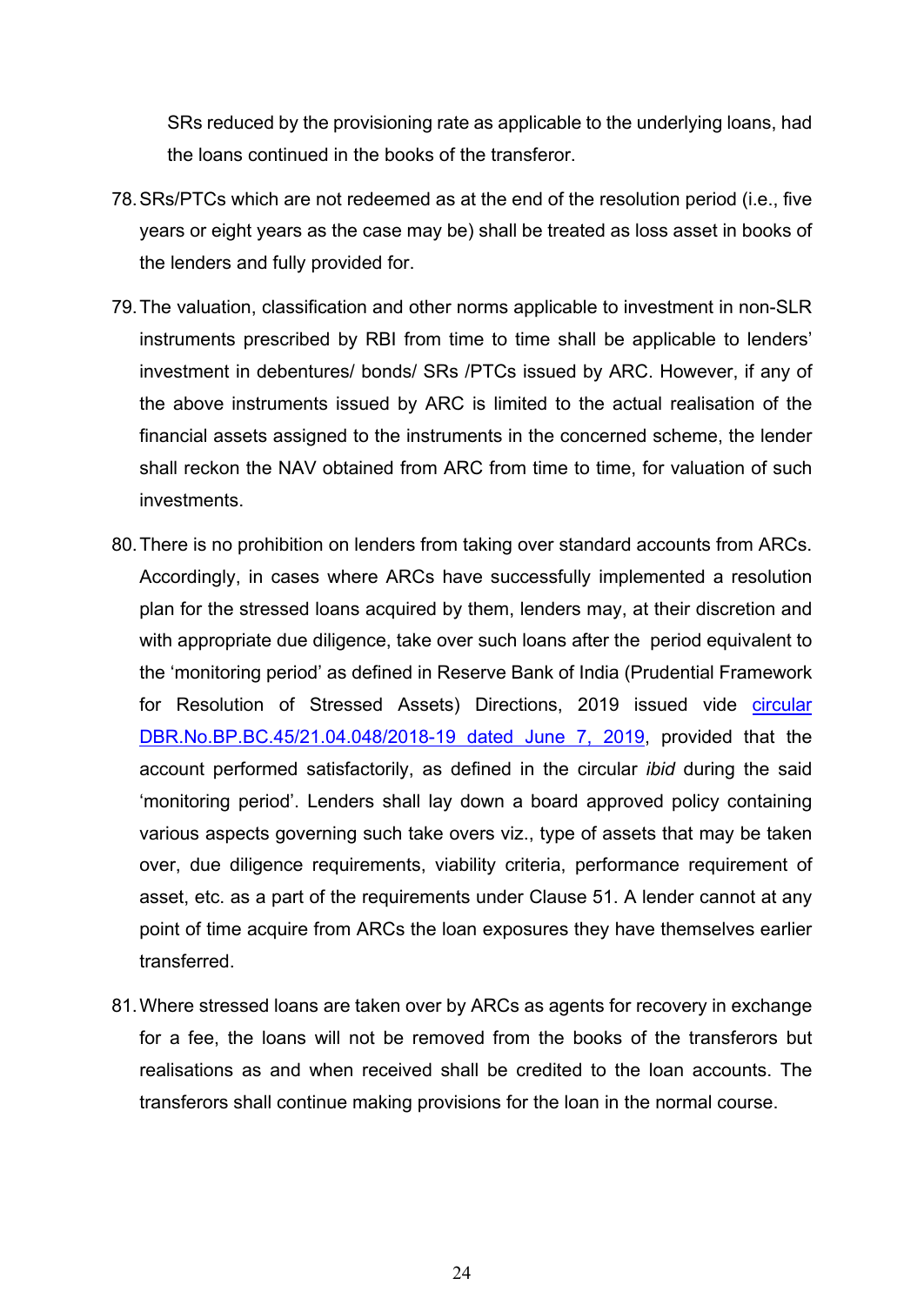#### **D. Price Discovery through Swiss Challenge Method**

- 82.Subject to the requirements under Clause 56, the lenders shall put in place a board approved policy on adoption of Swiss Challenge Method for transfer of their stressed loans. The policy should specify the conditions under which lender(s) may opt for Swiss Challenge method, which could be based on parameters such as a tolerance limit for extent of haircut required by the lender(s) in the base-bid (as specified in Clause 85), for instance, or any objective parameter identified by the lender(s)' Board. The policy should also specify the minimum mark-up over the base-bid required for the challenger bid (as specified in Clause 85) to be considered by the lender(s), which in any case, shall not be less than five per cent and shall not be more than 15 per cent. For this purpose, mark-up shall be the difference between the challenger bid and the base-bid expressed as a percentage of the base-bid.
- 83.In case of transfer of stressed loans undertaken as a resolution plan under the [Reserve Bank of India \(Prudential Framework for Resolution of Stressed Assets\)](https://www.rbi.org.in/Scripts/NotificationUser.aspx?Id=11580&Mode=0)  [Directions, 2019](https://www.rbi.org.in/Scripts/NotificationUser.aspx?Id=11580&Mode=0) with the approval of signatories to the ICA, the minimum mark-up over the base-bid required for the challenger bid to be considered by the lender(s) shall be decided with the approval of signatories to the ICA representing 75 per cent by value of total outstanding credit facilities (fund based as well non-fund based) and 60 per cent of signatories by number. The above decision will prevail over any individual policy of any of the signatories to the ICA.
- 84.On an ongoing basis, the lenders should identify the stressed loans which will be offered for transfer and an authenticated list of such loans shall be maintained by the lenders. The list may, at the discretion of the lender, be disclosed to prospective bidder on entering into confidentiality agreement.
- 85.The broad contours of the Swiss Challenge Method are as under:
	- a. A prospective transferee interested in acquiring a specific stressed loan may offer a bid to the lender(s), which shall be termed as the base-bid.
	- b. The lender(s) shall then publicly call for counter bids from other prospective buyers, on comparable terms, by disclosing the essential elements of the base-bid and also clearly specifying the minimum mark-up (as specified in Clause 82) that would be acceptable.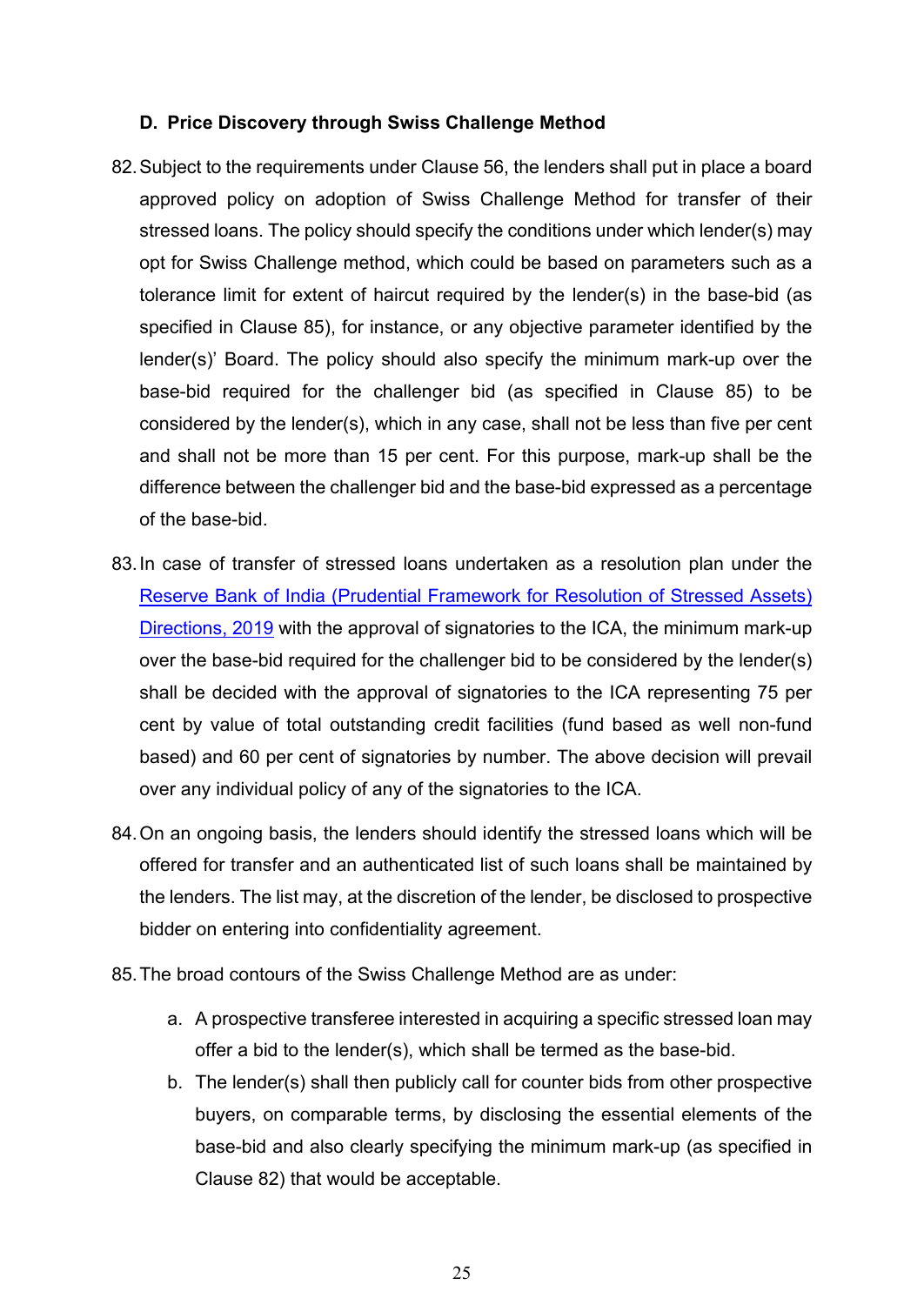- c. If no counter bid crossed the minimum mark-up specified in the invitation, the base-bid becomes the winning bid.
- d. If counter bid(s) cross the minimum mark-up specified in the invitation, the highest counter bid becomes the challenger bid. The prospective transferee who provided the base-bid is then invited to match the challenger bid. If the prospective transferee who provided the base-bid either matches the challenger bid or bids higher than the challenger bid, such bid shall become the winning bid; else, the challenger bid shall be the winning bid.
- e. The lenders will then have the following two options:
	- i. Transfer the loan to winning bidder, as determined above;
	- ii. If the lender decides not to transfer the loan to winning bidder, the lender will be required to make immediate provision on the account to the extent of the higher of the following:
		- The discount on the book value quoted in the challenger bid, and
		- The provisioning required as per extant asset classification and provisioning norms.

#### **Chapter V: Disclosures and Reporting**

- 86.The lenders should make appropriate disclosures in their financial statements, under 'Notes to Accounts', relating to the total amount of loans not in default / stressed loans transferred and acquired to / from other entities as prescribed below, on a quarterly basis starting from the quarter ending on December 31, 2021:
	- a. In respect of loans not in default that are transferred or acquired, the disclosures should cover, *inter alia,* aspects such as weighted average maturity, weighted average holding period, retention of beneficial economic interest, coverage of tangible security coverage, and rating-wise distribution of rated loans. Specifically, a transferor should disclose all instances where it has agreed to replace loans transferred to transferee(s) or pay damages arising out of any representation or warranty. The disclosures should also provide break-up of loans transferred / acquired through assignment / novation and loan participation.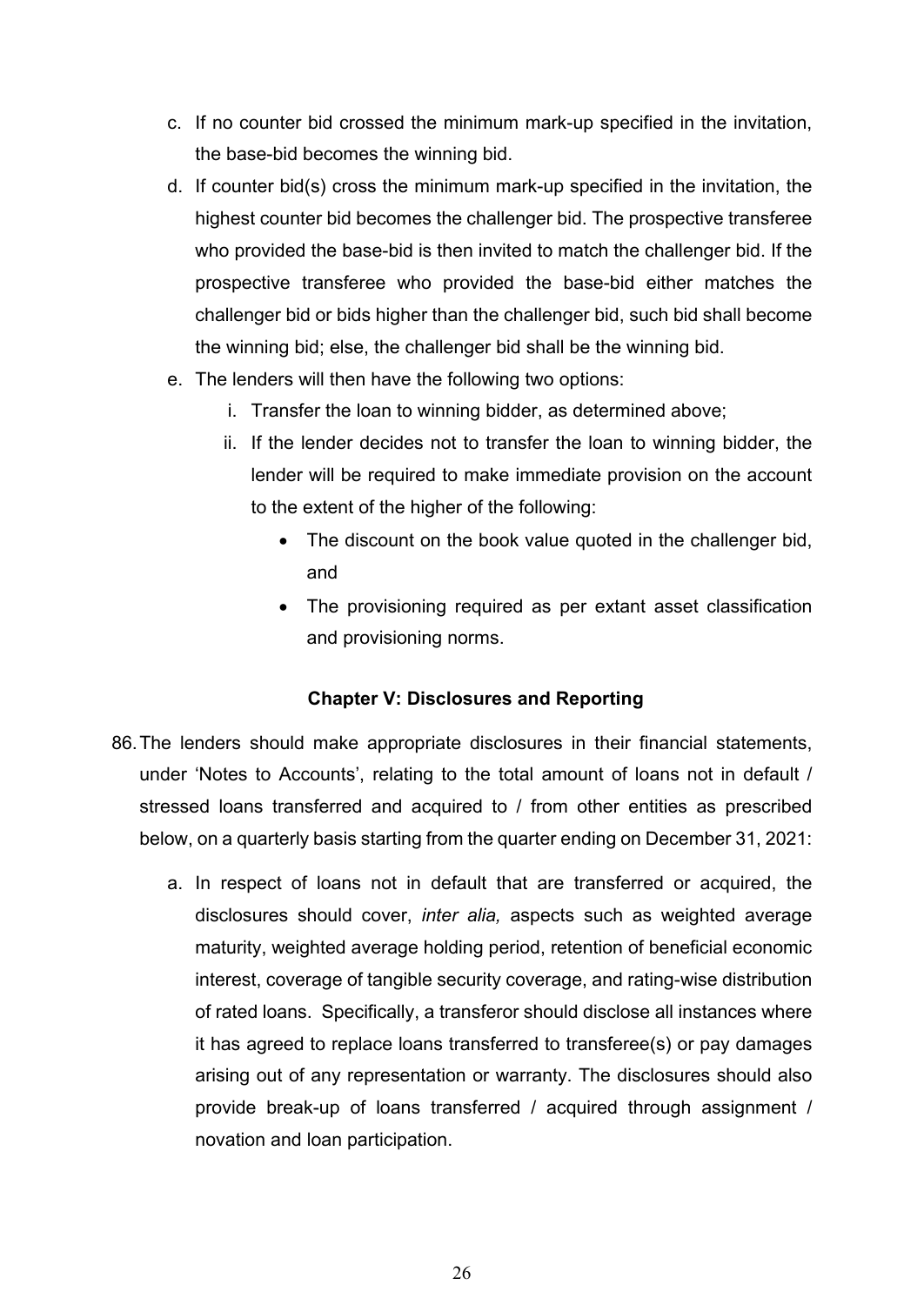b. In the case of stressed loans transferred or acquired, the following disclosures should be made:

| Details of stressed loans transferred during the year (to be made separately |                                 |                 |             |  |  |
|------------------------------------------------------------------------------|---------------------------------|-----------------|-------------|--|--|
| for loans classified as NPA and SMA)                                         |                                 |                 |             |  |  |
| (all amounts in Rs. Crore)                                                   | <b>To ARCs</b>                  | permitted<br>To | To<br>other |  |  |
|                                                                              |                                 | transferees     | transferees |  |  |
|                                                                              |                                 |                 | (please     |  |  |
|                                                                              |                                 |                 | specify)    |  |  |
| No: of accounts                                                              |                                 |                 |             |  |  |
| Aggregate principal outstanding                                              |                                 |                 |             |  |  |
| of loans transferred                                                         |                                 |                 |             |  |  |
| Weighted average residual tenor                                              |                                 |                 |             |  |  |
| of the loans transferred                                                     |                                 |                 |             |  |  |
| book<br>of<br><b>Net</b><br>value<br>loans                                   |                                 |                 |             |  |  |
| transferred<br>the time<br>(at<br>of                                         |                                 |                 |             |  |  |
| transfer)                                                                    |                                 |                 |             |  |  |
| Aggregate consideration                                                      |                                 |                 |             |  |  |
| Additional consideration realized                                            |                                 |                 |             |  |  |
| in respect of accounts transferred                                           |                                 |                 |             |  |  |
| in earlier years                                                             |                                 |                 |             |  |  |
| Details of loans acquired during the year                                    |                                 |                 |             |  |  |
| (all amounts in Rs. Crore)                                                   | From lenders listed in Clause 3 |                 | From ARCs   |  |  |
| Aggregate principal outstanding                                              |                                 |                 |             |  |  |
| of loans acquired                                                            |                                 |                 |             |  |  |
| Aggregate consideration paid                                                 |                                 |                 |             |  |  |
| Weighted average residual tenor                                              |                                 |                 |             |  |  |
| of loans acquired                                                            |                                 |                 |             |  |  |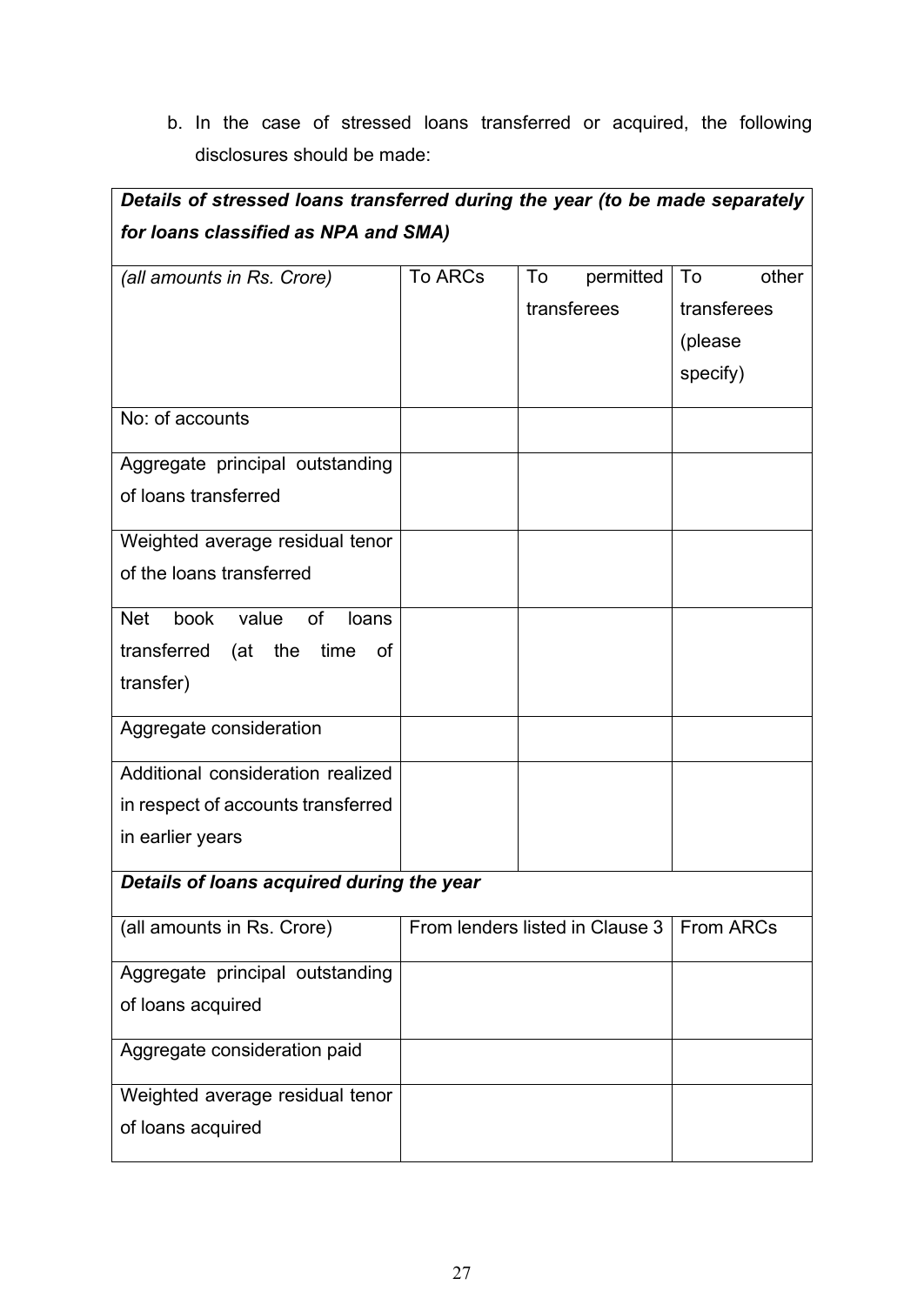The transferor(s) should also make appropriate disclosures with regard to the quantum of excess provisions reversed to the profit and loss account on account of sale of stressed loans. Also, the lenders should disclose the distribution of the SRs held by them across the various categories of Recovery Ratings assigned to such SRs by the credit rating agencies.

87.Transferors shall report each loan transfer transaction undertaken under these directions to a trade reporting platform as notified by the Reserve Bank. The detailed instructions in this regard will be issued separately. In anticipation of the same, lenders shall maintain a database of loan transfer transactions with adequate MIS concerning each transaction till the reporting platform is notified and the related instructions are issued.

#### **Chapter VI: Repeal of circulars**

88.The list of circulars / directions / guidelines / parts of Master Directions that stand repealed with immediate effect is given below:

| SI.<br><b>No</b> | <b>Circular Number</b>                                                                                                   | Date of<br><b>Issue</b> | <b>Subject</b>                                                                                                                                                                                |
|------------------|--------------------------------------------------------------------------------------------------------------------------|-------------------------|-----------------------------------------------------------------------------------------------------------------------------------------------------------------------------------------------|
| $\mathbf{1}$     | DBR.No.BP.BC.9/21.04.048/<br>2016-17                                                                                     | 01.09.2016              | Guidelines<br>Sale<br>of<br>on.<br><b>Stressed Assets by Banks</b>                                                                                                                            |
| $\mathcal{P}$    | Section B of Annex XVI and<br>Paragraph 4 of Annex XVIII<br>of Master Direction<br>DNBR.PD.007/03.10.119/201<br>$6 - 17$ | 01.09.2016              | Direction -<br>Master<br>Non-<br>Banking Financial Company -<br>Non-Systemically<br>Important<br>Non-Deposit taking Company<br>(Reserve Bank) Directions,<br>2016                             |
| 3                | Section B of Annex XXII and<br>Paragraph 4 of Annex XXIV<br>of Master Direction<br>DNBR.PD.008/03.10.119/201<br>$6 - 17$ | 01.09.2016              | Master Direction -<br>Non-<br><b>Banking Financial Company -</b><br>Systemically Important Non-<br>Deposit taking Company and<br>Deposit taking Company<br>(Reserve Bank) Directions,<br>2016 |
| 4                | DBR.No.BP.BC.102/21.04.04<br>8/2015-16                                                                                   | 13.06.2016              | Prudential Norms on Income<br>Recognition,<br>Asset<br>Classification<br>and<br>Provisioning pertaining<br>to<br>Advances - Spread Over of<br>Shortfall on Sale of NPAs to<br>SCs / RCs       |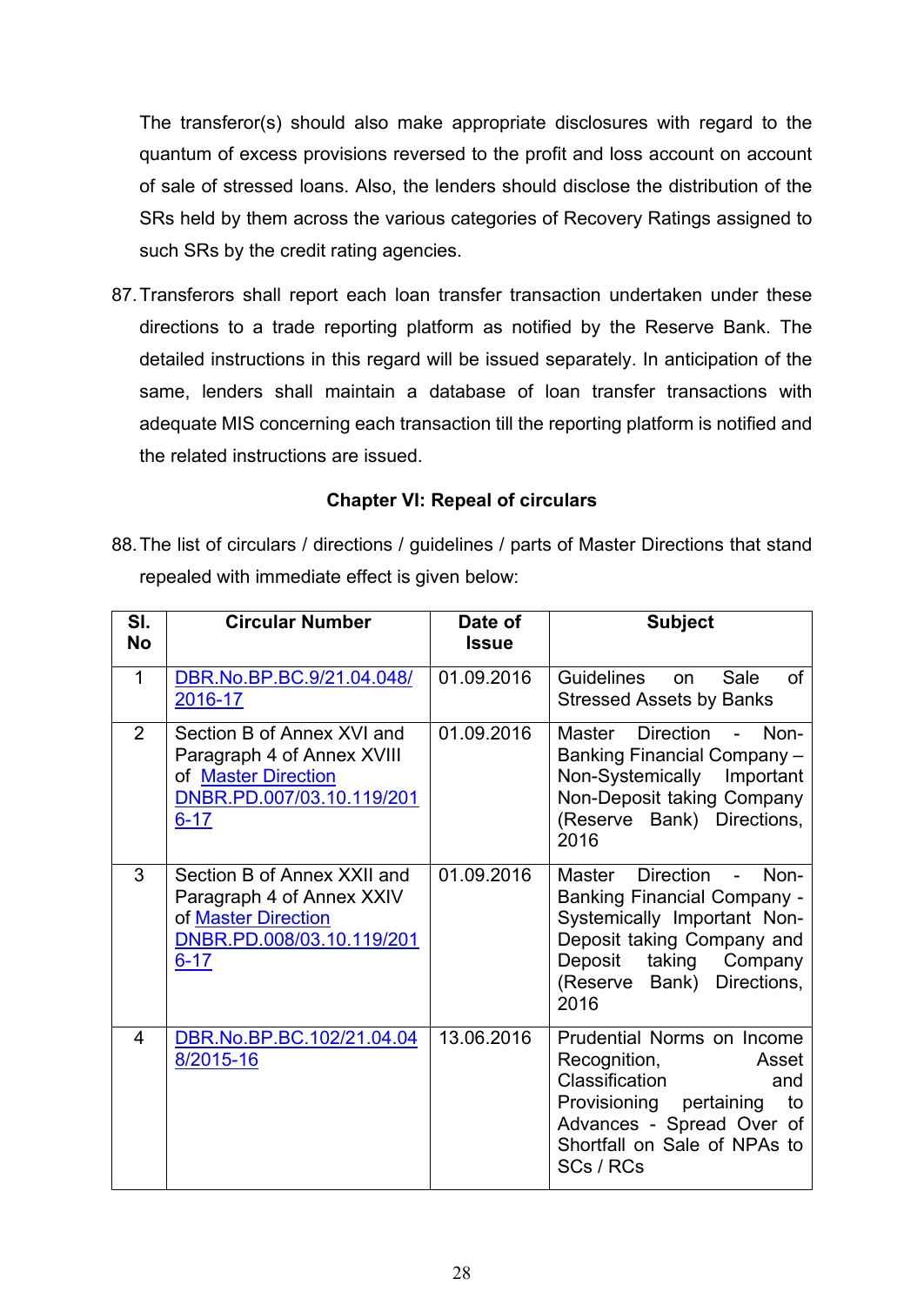| 5              | DBR.No.FID.5/01.02.00/2014<br>$-15$                                                          | 11.06.2015 | <b>Guidelines</b><br>Sale<br>οf<br>on.<br>Financial<br>Assets<br>to<br>Securitisation Company (SC)<br>/ Reconstruction Company<br>(RC) and Related Issues                                           |
|----------------|----------------------------------------------------------------------------------------------|------------|-----------------------------------------------------------------------------------------------------------------------------------------------------------------------------------------------------|
| 6              | DCBR.BPD.(MSCB).Cir.No.1/<br>13.05.000/2014-15                                               | 14.05.2015 | <b>Guidelines</b><br>Sale<br>οf<br>on<br>Financial<br>Assets<br>to<br>Securitization Company (SC)<br>/ Reconstruction Company<br>(RC) - Reversal of Excess<br>provision on Sale of NPAs to<br>SC/RC |
| $\overline{7}$ | DBR.No.BP.BC.78/21.04.048<br>/2014-15                                                        | 20.03.2015 | <b>Guidelines</b><br>Sale<br>of<br>on<br>Financial<br><b>Assets</b><br>to<br>Securitisation Company<br>Reconstruction Company and<br><b>Related Issues</b>                                          |
| 8              | DBR.No.BP.BC.75/21.04.048<br>/2014-15                                                        | 11.03.2015 | Guidelines<br>Sale<br>οf<br>on<br>Financial<br><b>Assets</b><br>to<br>Securitisation Company(SC)/<br>Reconstruction<br>Company<br>(RC) and Related Issues                                           |
| 9              | <b>Mailbox Clarification</b>                                                                 | 04.03.2015 | of<br>Sale<br>Non-Performing<br>Other<br>Financial<br>Assets<br>to<br><b>Banks</b><br>Fls<br><b>NBFCs</b><br>$\sqrt{ }$<br>$\left  \right $<br>(excluding SCs / RCs)                                |
| 10             | <b>Mailbox Clarification</b>                                                                 | 09.04.2014 | Framework for Revitalising<br>the<br>Distressed<br><b>Assets</b><br>in<br>Economy - Refinancing<br>of<br>Project Loans, Sale of NPA<br>Other<br>and<br>Regulatory<br><b>Measures</b>                |
| 11             | UBD.BPD.(PCB).Cir.No.53/1<br>3.05.000/2013-14<br>(Paragraphs $4, 5(A)$ (a), 6 and<br>7 only) | 28.03.2014 | Guidelines<br>Sale<br>οf<br>on<br>Financial<br>Assets<br>to<br>Securitisation<br>Company<br><b>Reconstruction Company (SC</b><br>/ RC) by Multi State Urban<br><b>Cooperative Banks</b>             |
| 12             | Paragraphs 3 and 4 of circular<br>DBOD.BP.BC.No.<br>98/21.04.132/2013-14                     | 26.02.2014 | Framework for Revitalising<br><b>Distressed</b><br>the<br><b>Assets</b><br>in<br>Economy - Refinancing of<br>Project Loans, Sale of NPA<br>Other<br>and<br>Regulatory<br><b>Measures</b>            |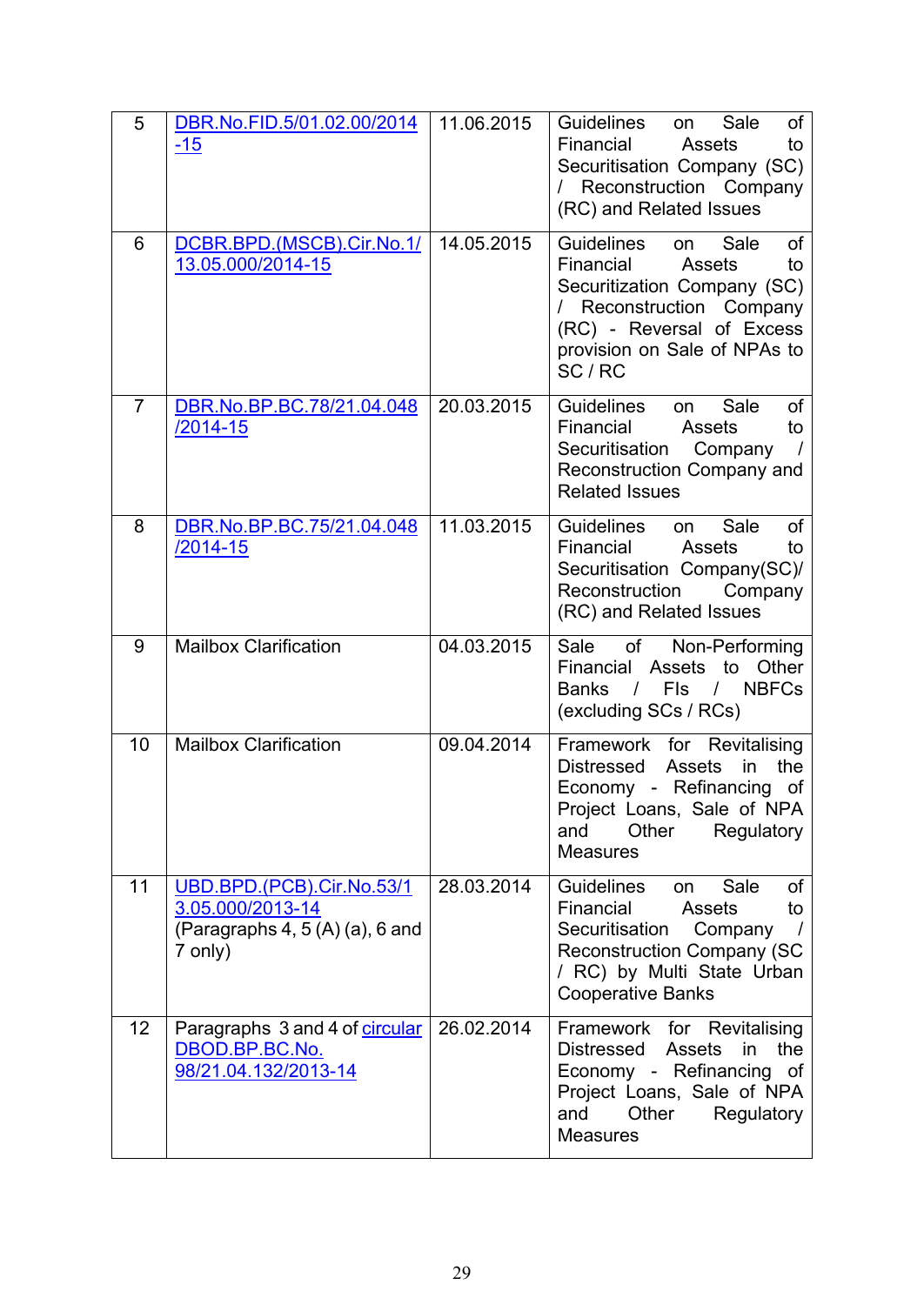| 13 | Section B of the Annex to<br>circular<br>DBOD.No.BP.BC.103/21.04.<br>177/2011-12 | 07.05.2012 | Revisions to the Guidelines<br>Securitisation<br>on.<br><b>Transactions</b>                                                                                                                                                                                                             |
|----|----------------------------------------------------------------------------------|------------|-----------------------------------------------------------------------------------------------------------------------------------------------------------------------------------------------------------------------------------------------------------------------------------------|
| 14 | DBOD.No.BP.BC.34/21.04.0<br>48/2007-08                                           | 04.10.2007 | Guidelines on purchase/sale<br>of Non Performing Assets                                                                                                                                                                                                                                 |
| 15 | DBOD.No.BP.<br>BC.97/21.04.048/2006-07                                           | 16.05.2007 | Guidelines on purchase / sale<br>of Non Performing Assets                                                                                                                                                                                                                               |
| 16 | DBOD.NO.BP.BC.16/21.04.0<br>48/2005-06                                           | 13.07.2005 | Guidelines on purchase/sale<br>of Non Performing Assets                                                                                                                                                                                                                                 |
| 17 | DBOD.BP.BC.106/21.04.048/<br>2002-2003                                           | 07.05.2003 | Monetary and Credit Policy<br>2003-04 - Provisioning for<br><b>NPAs</b>                                                                                                                                                                                                                 |
| 18 | DBOD No.BP.BC. 96/<br>21.04.048/2002-03                                          | 23.04.2003 | Guidelines on sale of financial<br>Securitisation<br>assets to<br>Company<br>(SC)<br>Reconstruction<br>Company<br>the<br>(RC) (created under<br>Securitisation<br>and<br>Reconstruction of Financial<br>Assets and Enforcement of<br>Security Interest Act, 2002)<br>and related issues |